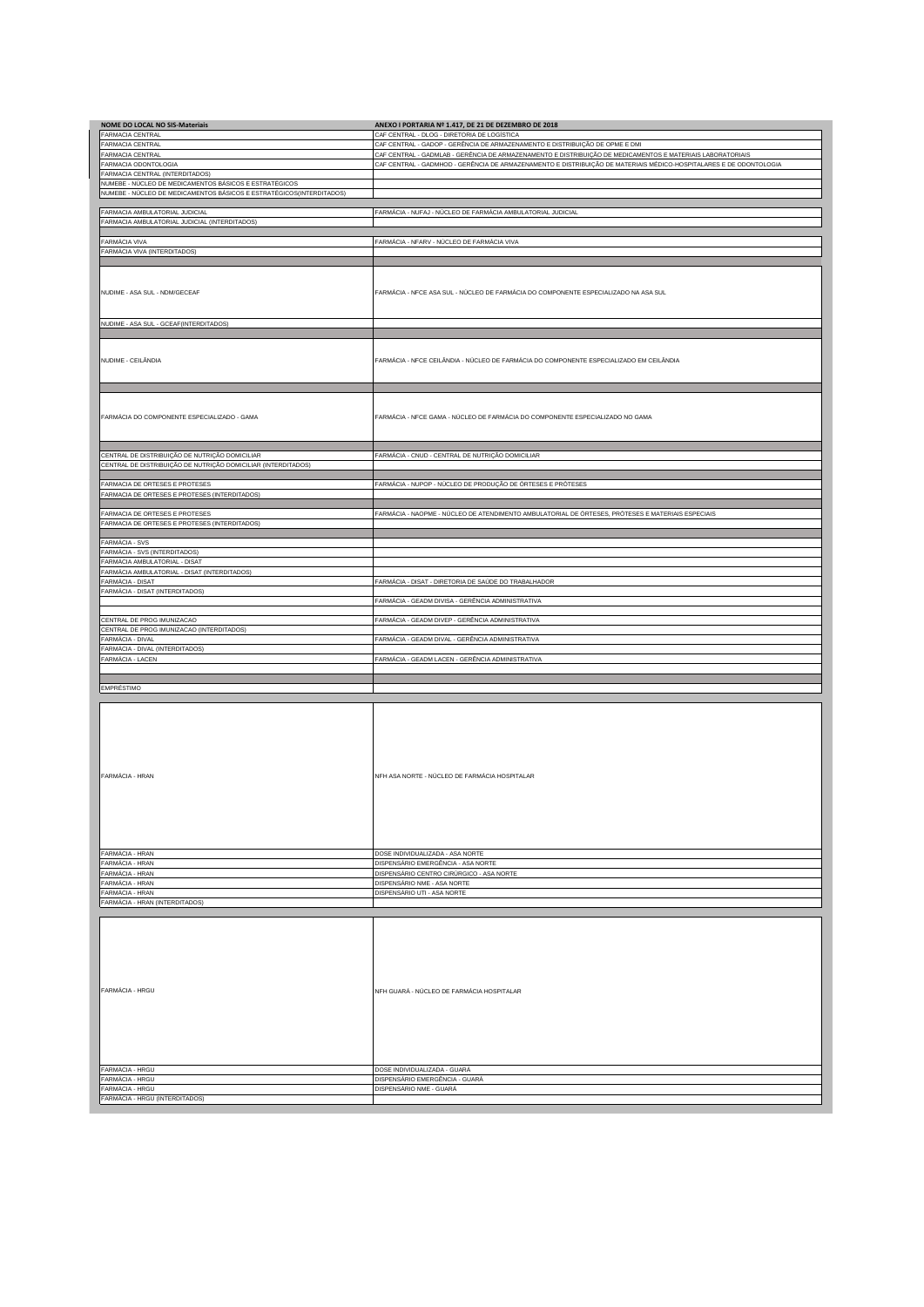| FARMÁCIA - HRC                                | NFH CEILÂNDIA - NÚCLEO DE FARMÁCIA HOSPITALAR                |
|-----------------------------------------------|--------------------------------------------------------------|
|                                               |                                                              |
|                                               |                                                              |
|                                               |                                                              |
|                                               |                                                              |
|                                               |                                                              |
|                                               |                                                              |
|                                               |                                                              |
|                                               |                                                              |
| FARMÁCIA DE DOSE - HRC                        | DOSE INDIVIDUALIZADA - CEILÂNDIA                             |
| <b>FARMÁCIA SATÉLITE PS - HRC</b>             | DISPENSÁRIO EMERGÊNCIA - CEILÂNDIA                           |
| FARMÁCIA - HRC                                | DISPENSÁRIO CENTRO CIRÚRGICO - CEILÂNDIA                     |
| FARMÁCIA - HRC                                | DISPENSÁRIO NME - CEILÂNDIA                                  |
| FARMÁCIA - HRC                                | DISPENSÁRIO UTI - CEILÂNDIA                                  |
| FARMÁCIA - HRC (INTERDITADOS)                 |                                                              |
| FARMACIA AMBULATORIAL HRC                     |                                                              |
|                                               |                                                              |
|                                               |                                                              |
|                                               |                                                              |
|                                               |                                                              |
|                                               |                                                              |
|                                               |                                                              |
|                                               |                                                              |
|                                               |                                                              |
|                                               |                                                              |
| FARMÁCIA - HRBZ                               | NFH BRAZLÂNDIA - NÚCLEO DE FARMÁCIA HOSPITALAR               |
|                                               |                                                              |
|                                               |                                                              |
|                                               |                                                              |
|                                               |                                                              |
|                                               |                                                              |
|                                               |                                                              |
|                                               |                                                              |
|                                               |                                                              |
| FARMÁCIA - HRBZ                               | DOSE INDIVIDUALIZADA - BRAZLÂNDIA                            |
| <b>FARMÁCIA SATÉLITE PS - HRBZ</b>            | DISPENSÁRIO EMERGÊNCIA - BRAZLÂNDIA                          |
| FARMÁCIA - HRBZ                               | DISPENSÁRIO CENTRO CIRÚRGICO - BRAZLÂNDIA                    |
| FARMÁCIA - HRBZ                               | DISPENSÁRIO NME - BRAZLÂNDIA                                 |
| FARMÁCIA - HRBZ                               | DISPENSÁRIO UTI - BRAZLÂNDIA                                 |
| FARMÁCIA - HRBZ (INTERDITADOS)                |                                                              |
|                                               |                                                              |
|                                               |                                                              |
|                                               |                                                              |
|                                               |                                                              |
|                                               |                                                              |
|                                               |                                                              |
|                                               |                                                              |
|                                               |                                                              |
|                                               |                                                              |
| FARMACIA - HRG                                | NFH GAMA - NÚCLEO DE FARMÁCIA HOSPITALAR                     |
|                                               |                                                              |
|                                               |                                                              |
|                                               |                                                              |
|                                               |                                                              |
|                                               |                                                              |
|                                               |                                                              |
|                                               |                                                              |
|                                               |                                                              |
|                                               |                                                              |
|                                               |                                                              |
| FARMACIA - HRG                                | DOSE INDIVIDUALIZADA - GAMA                                  |
| FARMACIA - HRG                                | DISPENSÁRIO EMERGÊNCIA - GAMA                                |
| FARMACIA - HRG                                | DISPENSÁRIO CENTRO CIRÚRGICO - GAMA                          |
| FARMACIA - HRG                                | DISPENSÁRIO NME - GAMA                                       |
| FARMACIA - HRG                                | DISPENSÁRIO UTI - GAMA                                       |
| FARMACIA - HRG (INTERDITADOS)                 |                                                              |
|                                               |                                                              |
|                                               |                                                              |
|                                               |                                                              |
|                                               |                                                              |
|                                               |                                                              |
|                                               |                                                              |
|                                               |                                                              |
|                                               |                                                              |
|                                               |                                                              |
| FARMACIA - HRSM                               | NFH SANTA MARIA - NÚCLEO DE FARMÁCIA HOSPITALAR              |
|                                               |                                                              |
|                                               |                                                              |
|                                               |                                                              |
|                                               |                                                              |
|                                               |                                                              |
|                                               |                                                              |
|                                               |                                                              |
|                                               |                                                              |
| FARMACIA - HRSM                               | DOSE INDIVIDUALIZADA - SANTA MARIA                           |
| FARMACIA SATÉLITE - HRSM (PRONTO ATENDIMENTO) | DISPENSÁRIO EMERGÊNCIA - SANTA MARIA                         |
| FARMACIA - HRSM                               | DISPENSÁRIO CENTRO CIRÚRGICO - SANTA MARIA                   |
|                                               |                                                              |
| FARMACIA - HRSM                               | DISPENSÁRIO NME - SANTA MARIA                                |
| FARMACIA - HRSM                               | DISPENSÁRIO UTI - SANTA MARIA                                |
| FARMACIA - HRSM (INTERDITADOS)                |                                                              |
|                                               |                                                              |
|                                               |                                                              |
|                                               |                                                              |
|                                               |                                                              |
|                                               |                                                              |
|                                               |                                                              |
|                                               |                                                              |
|                                               |                                                              |
|                                               |                                                              |
| FARMÁCIA - HRT                                | NFH TAGUATINGA - NÚCLEO DE FARMÁCIA HOSPITALAR               |
|                                               |                                                              |
|                                               |                                                              |
|                                               |                                                              |
|                                               |                                                              |
|                                               |                                                              |
|                                               |                                                              |
|                                               |                                                              |
|                                               |                                                              |
| FARMÁCIA - HRT                                | DOSE INDIVIDUALIZADA - TAGUATINGA                            |
| FARMÁCIA - HRT                                | DISPENSÁRIO EMERGÊNCIA - TAGUATINGA                          |
| FARMÁCIA - HRT                                |                                                              |
|                                               | DISPENSÁRIO CENTRO CIRÚRGICO - TAGUATINGA                    |
| FARMÁCIA - HRT<br>FARMÁCIA DE DOSE UTI - HRT  | DISPENSÁRIO NME - TAGUATINGA<br>DISPENSÁRIO UTI - TAGUATINGA |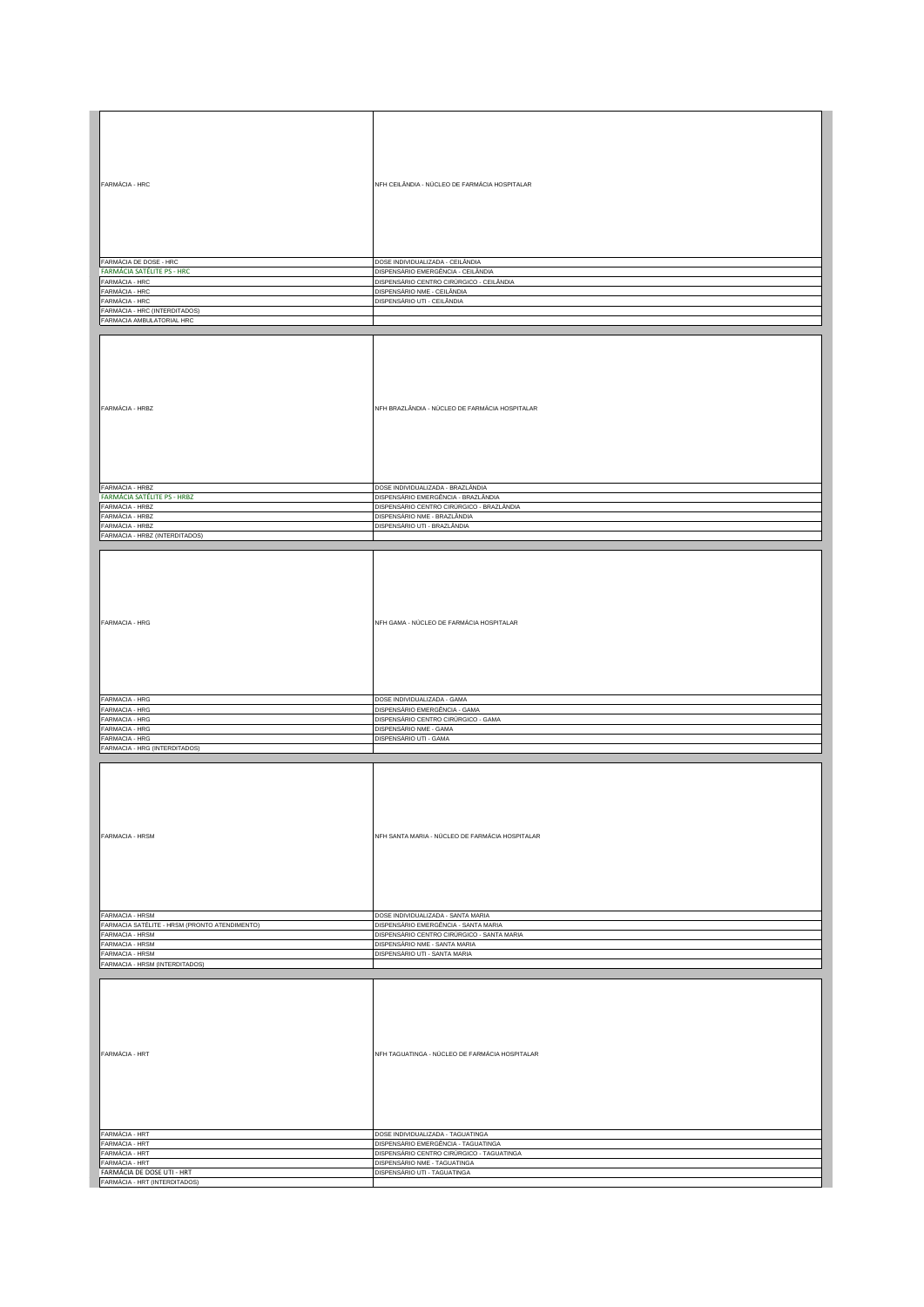| FARMACIA - HRSAM                                  | NFH SAMAMBAIA - NÚCLEO DE FARMÁCIA HOSPITALAR  |
|---------------------------------------------------|------------------------------------------------|
|                                                   |                                                |
|                                                   |                                                |
|                                                   |                                                |
|                                                   |                                                |
|                                                   |                                                |
|                                                   |                                                |
|                                                   |                                                |
|                                                   |                                                |
|                                                   |                                                |
|                                                   |                                                |
| FARMACIA - HRSAM                                  | DOSE INDIVIDUALIZADA - SAMAMBAIA               |
| FARMACIA - HRSAM                                  | DISPENSÁRIO EMERGÊNCIA - SAMAMBAIA             |
| FARMACIA - HRSAM                                  | DISPENSÁRIO CENTRO CIRÚRGICO - SAMAMBAIA       |
|                                                   |                                                |
| ARMACIA - HRSAM                                   | DISPENSÁRIO NME - SAMAMBAIA                    |
| ARMACIA - HRSAM                                   | DISPENSÁRIO UTI - SAMAMBAIA                    |
| FARMACIA - HRSAM (INTERDITADOS)                   |                                                |
|                                                   |                                                |
|                                                   |                                                |
|                                                   |                                                |
|                                                   |                                                |
|                                                   |                                                |
|                                                   |                                                |
|                                                   |                                                |
|                                                   |                                                |
|                                                   |                                                |
|                                                   |                                                |
|                                                   |                                                |
| FARMÁCIA - HRPL                                   | NFH PLANALTINA - NÚCLEO DE FARMÁCIA HOSPITALAR |
|                                                   |                                                |
|                                                   |                                                |
|                                                   |                                                |
|                                                   |                                                |
|                                                   |                                                |
|                                                   |                                                |
|                                                   |                                                |
|                                                   |                                                |
|                                                   |                                                |
|                                                   |                                                |
| FARMÁCIA - HRPL                                   | DOSE INDIVIDUALIZADA - PLANALTINA              |
|                                                   |                                                |
| FARMÁCIA - HRPL                                   | DISPENSÁRIO EMERGÊNCIA - PLANALTINA            |
| FARMÁCIA - HRPL                                   | DISPENSÁRIO CENTRO CIRÚRGICO - PLANALTINA      |
| ARMÁCIA - HRPL                                    | DISPENSÁRIO NME - PLANALTINA                   |
| ARMÁCIA - HRPL                                    | DISPENSÁRIO UTI - PLANALTINA                   |
|                                                   |                                                |
| FARMÁCIA - HRPL (INTERDITADOS)                    |                                                |
|                                                   |                                                |
|                                                   |                                                |
|                                                   |                                                |
|                                                   |                                                |
|                                                   |                                                |
|                                                   |                                                |
|                                                   |                                                |
|                                                   |                                                |
|                                                   |                                                |
|                                                   |                                                |
|                                                   |                                                |
| FARMÁCIA - HRS                                    |                                                |
|                                                   |                                                |
|                                                   |                                                |
|                                                   |                                                |
|                                                   |                                                |
|                                                   |                                                |
|                                                   |                                                |
|                                                   |                                                |
|                                                   |                                                |
|                                                   | NFH SOBRADINHO - NÚCLEO DE FARMÁCIA HOSPITALAR |
|                                                   |                                                |
| FARMÁCIA - HRS                                    | DOSE INDIVIDUALIZADA - SOBRADINHO              |
| FARMÁCIA - HRS                                    | DISPENSÁRIO EMERGÊNCIA - SOBRADINHO            |
|                                                   | DISPENSÁRIO CENTRO CIRÚRGICO - SOBRADINHO      |
|                                                   |                                                |
| ARMÁCIA - HRS                                     |                                                |
| ARMÁCIA - HRS                                     | DISPENSÁRIO NME - SOBRADINHO                   |
| <b>ARMÁCIA - HRS</b>                              | DISPENSÁRIO UTI - SOBRADINHO                   |
|                                                   |                                                |
| FARMÁCIA - HRS (INTERDITADOS)                     |                                                |
|                                                   |                                                |
|                                                   |                                                |
|                                                   |                                                |
|                                                   |                                                |
|                                                   |                                                |
|                                                   |                                                |
|                                                   |                                                |
|                                                   |                                                |
|                                                   |                                                |
|                                                   |                                                |
|                                                   |                                                |
| FARMÁCIA - HRL                                    | NFH LESTE - NÚCLEO DE FARMÁCIA HOSPITALAR      |
|                                                   |                                                |
|                                                   |                                                |
|                                                   |                                                |
|                                                   |                                                |
|                                                   |                                                |
|                                                   |                                                |
|                                                   |                                                |
|                                                   |                                                |
|                                                   |                                                |
| FARMÁCIA - HRL                                    | DOSE INDIVIDUALIZADA - HRL                     |
| FARMÁCIA - HRL                                    | DISPENSÁRIO EMERGÊNCIA - HRL                   |
|                                                   |                                                |
| FARMÁCIA - HRL                                    | DISPENSÁRIO CENTRO CIRÚRGICO - HRL             |
| FARMÁCIA - HRL                                    | DISPENSÁRIO NME - HRL                          |
|                                                   | DISPENSÁRIO UTI - HRL                          |
| FARMÁCIA - HRL                                    |                                                |
| FARMÁCIA - HRAS (INTERDITADOS)                    |                                                |
|                                                   |                                                |
|                                                   |                                                |
|                                                   |                                                |
|                                                   |                                                |
|                                                   |                                                |
|                                                   |                                                |
|                                                   |                                                |
|                                                   |                                                |
|                                                   |                                                |
|                                                   |                                                |
| FARMÁCIA - HMIB                                   | NFH HMIB - NÚCLEO DE FARMÁCIA HOSPITALAR       |
|                                                   |                                                |
|                                                   |                                                |
|                                                   |                                                |
|                                                   |                                                |
|                                                   |                                                |
|                                                   |                                                |
|                                                   |                                                |
|                                                   |                                                |
|                                                   |                                                |
| FARMÁCIA - HMIB                                   | DOSE INDIVIDUALIZADA - HMIB                    |
| FARMÁCIA - HMIB                                   | DISPENSÁRIO EMERGÊNCIA - HMIB                  |
| FARMÁCIA - HMIB                                   | DISPENSÁRIO CENTRO CIRÚRGICO - HMIB            |
| FARMÁCIA - HMIB                                   | DISPENSÁRIO NME - HMIB                         |
|                                                   |                                                |
| FARMÁCIA - HMIB<br>FARMÁCIA - HRAS (INTERDITADOS) | DISPENSÁRIO UTI - HMIB                         |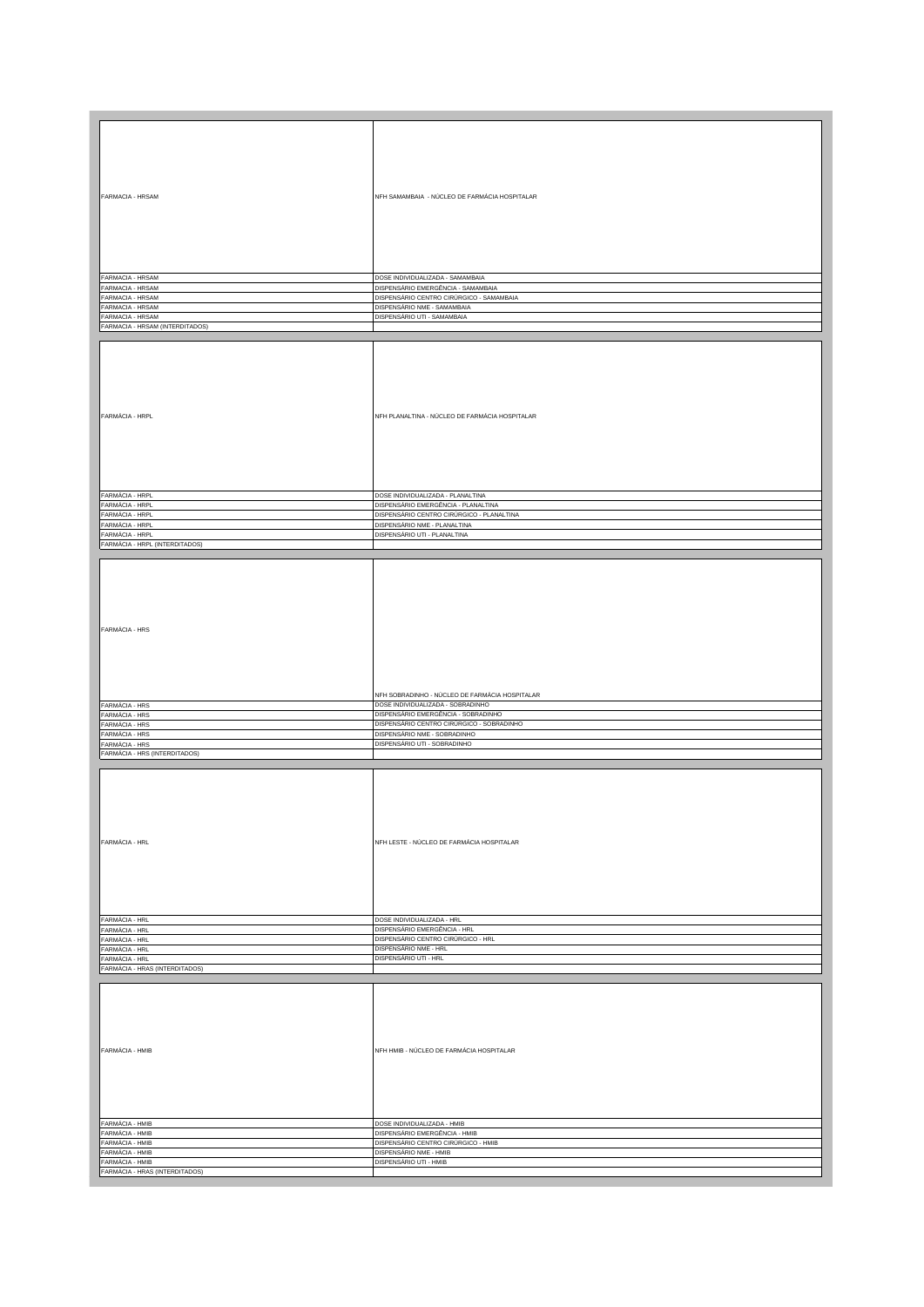| FARMÁCIA - HAB                                                       | NFH HAB - NÚCLEO DE FARMÁCIA HOSPITALAR                                                                           |
|----------------------------------------------------------------------|-------------------------------------------------------------------------------------------------------------------|
|                                                                      |                                                                                                                   |
|                                                                      |                                                                                                                   |
| FARMÁCIA DE DOSE - HAB                                               | DOSE INDIVIDUALIZADA - HAB                                                                                        |
| FARMÁCIA - HAB<br>FARMÁCIA - HAB (INTERDITADOS)                      | DISPENSÁRIO NME - HAB                                                                                             |
|                                                                      |                                                                                                                   |
|                                                                      |                                                                                                                   |
|                                                                      |                                                                                                                   |
| FARMÁCIA - HSVP                                                      | NFH HSVP - NÚCLEO DE FARMÁCIA HOSPITALAR                                                                          |
|                                                                      |                                                                                                                   |
|                                                                      | DOSE INDIVIDUALIZADA - HSVP                                                                                       |
| FARMÁCIA - HSVP<br>FARMÁCIA - HSVP                                   | DISPENSÁRIO EMERGÊNCIA - HSVP                                                                                     |
| FARMÁCIA - HSVP<br>FARMACIA DE SAÚDE MENTAL DA ATENÇÃO BÁSICA - HSVP | DISPENSÁRIO NME - HSVP                                                                                            |
| FARMÁCIA - HSVP (INTERDITADOS)                                       |                                                                                                                   |
|                                                                      |                                                                                                                   |
| ESTOQUE LABORATÓRIO - HRAN<br>ESTOQUE LABORATÓRIO - HRGU             | LABORATÓRIO - NUPAC HRAN - NÚCLEO DE PATOLOGIA CLÍNICA<br>LABORATÓRIO - NUPAC HRGU - NÚCLEO DE PATOLOGIA CLÍNICA  |
| ESTOQUE LABORATÓRIO - HRC                                            | LABORATÓRIO - NUPAC HRC - NÚCLEO DE PATOLOGIA CLÍNICA                                                             |
| ESTOQUE LABORATÓRIO - HRBZ<br>ESTOQUE LABORATÓRIO - HRG              | LABORATÓRIO - NUPAC HRBZ - NÚCLEO DE PATOLOGIA CLÍNICA<br>LABORATÓRIO - NUPAC HRG - NÚCLEO DE PATOLOGIA CLÍNICA   |
| ESTOQUE LABORATÓRIO - HRSM                                           | LABORATÓRIO - NUPAC HRSM - NÚCLEO DE PATOLOGIA CLÍNICA                                                            |
| ESTOQUE LABORATÓRIO - HRT                                            | LABORATÓRIO - NUPAC HRT - NÚCLEO DE PATOLOGIA CLÍNICA                                                             |
| ESTOQUE LABORATÓRIO - HRSAM<br>ESTOQUE LABORATÓRIO - HRPL            | LABORATÓRIO - NUPAC HRSAM - NÚCLEO DE PATOLOGIA CLÍNICA<br>LABORATÓRIO - NUPAC HRPL - NÚCLEO DE PATOLOGIA CLÍNICA |
| ESTOQUE LABORATÓRIO - HRS                                            | LABORATÓRIO - NUPAC HRS - NÚCLEO DE PATOLOGIA CLÍNICA                                                             |
| ESTOQUE LABORATÓRIO - HRPA<br>ESTOQUE LABORATÓRIO - HMIB             | LABORATÓRIO - NUPAC LESTE - NÚCLEO DE PATOLOGIA CLÍNICA<br>LABORATÓRIO - NUPAC HMIB - NÚCLEO DE PATOLOGIA CLÍNICA |
| ESTOQUE LABORATÓRIO - HAB                                            | LABORATÓRIO - NUPAC HAB - NÚCLEO DE PATOLOGIA CLÍNICA                                                             |
| FARMÁCIA - UBS 1 LAGO SUL (CSB05)                                    | TOTAL DE 165 UBS NO "PARA"<br>TRANSFORMADA EM POLICLÍNICA - LAGO SUL                                              |
| FARMÁCIA - UBS 2 ASA SUL (CSB07)                                     | TRANSFORMADA EM POLICLÍNICA - ASA SUL                                                                             |
| FARMÁCIA - UBS 1 ASA SUL (CSB08)                                     | FARMÁCIA - UBS 1 - ASA SUL                                                                                        |
|                                                                      |                                                                                                                   |
| FARMÁCIA - UBS 1 ASA SUL (CSB08)<br>FARMÁCIA - UBS 1 ASA SUL (CSB08) | ODONTO - UBS 1 - ASA SUL<br>LABORATÓRIO - UBS 1 - ASA SUL                                                         |
| FARMÁCIA - UBS 1 GAMA (CSG 01)                                       | FARMÁCIA - UBS 1 - GAMA                                                                                           |
| FARMÁCIA - UBS 1 GAMA (CSG 01)<br>FARMÁCIA - UBS 1 GAMA (CSG 01)     | ODONTO - UBS 1 - GAMA<br>LABORATÓRIO - UBS 1 - GAMA                                                               |
|                                                                      |                                                                                                                   |
|                                                                      |                                                                                                                   |
|                                                                      |                                                                                                                   |
|                                                                      |                                                                                                                   |
|                                                                      |                                                                                                                   |
|                                                                      |                                                                                                                   |
|                                                                      |                                                                                                                   |
|                                                                      |                                                                                                                   |
|                                                                      |                                                                                                                   |
|                                                                      |                                                                                                                   |
|                                                                      |                                                                                                                   |
|                                                                      |                                                                                                                   |
|                                                                      |                                                                                                                   |
| FARMÁCIA - UBS 2 GAMA (CSG 02)                                       | FARMÁCIA - UBS 2 - GAMA                                                                                           |
| FARMÁCIA - UBS 2 GAMA (CSG 02)                                       | ODONTO - UBS 2 - GAMA<br>LABORATÓRIO - UBS 2 - GAMA                                                               |
| FARMÁCIA - UBS 2 GAMA (CSG 02)                                       |                                                                                                                   |
|                                                                      |                                                                                                                   |
|                                                                      |                                                                                                                   |
|                                                                      |                                                                                                                   |
|                                                                      |                                                                                                                   |
|                                                                      |                                                                                                                   |
|                                                                      |                                                                                                                   |
|                                                                      |                                                                                                                   |
|                                                                      |                                                                                                                   |
|                                                                      |                                                                                                                   |
|                                                                      |                                                                                                                   |
|                                                                      |                                                                                                                   |
|                                                                      |                                                                                                                   |
|                                                                      |                                                                                                                   |
| FARMÁCIA - UBS 3 GAMA (CSG 03)                                       | FARMÁCIA - UBS 3 - GAMA                                                                                           |
| FARMÁCIA - UBS 3 GAMA (CSG 03)                                       | ODONTO - UBS 3 - GAMA                                                                                             |
| FARMÁCIA - UBS 3 GAMA (CSG 03)<br>FARMÁCIA - UBS 4 GAMA (CSG 04)     | LABORATÓRIO - UBS 3 - GAMA<br>FARMÁCIA - UBS 4 - GAMA                                                             |
| FARMÁCIA - UBS 4 GAMA (CSG 04)                                       | ODONTO - UBS 4 - GAMA                                                                                             |
| FARMÁCIA - UBS 4 GAMA (CSG 04)<br>FARMÁCIA - UBS 5 GAMA (CSG 05)     | LABORATÓRIO - UBS 4 - GAMA<br>FARMÁCIA - UBS 5 - GAMA                                                             |
| FARMÁCIA - UBS 5 GAMA (CSG 05)<br>FARMÁCIA - UBS 5 GAMA (CSG 05)     | ODONTO - UBS 5 - GAMA<br>LABORATÓRIO - UBS 5 - GAMA                                                               |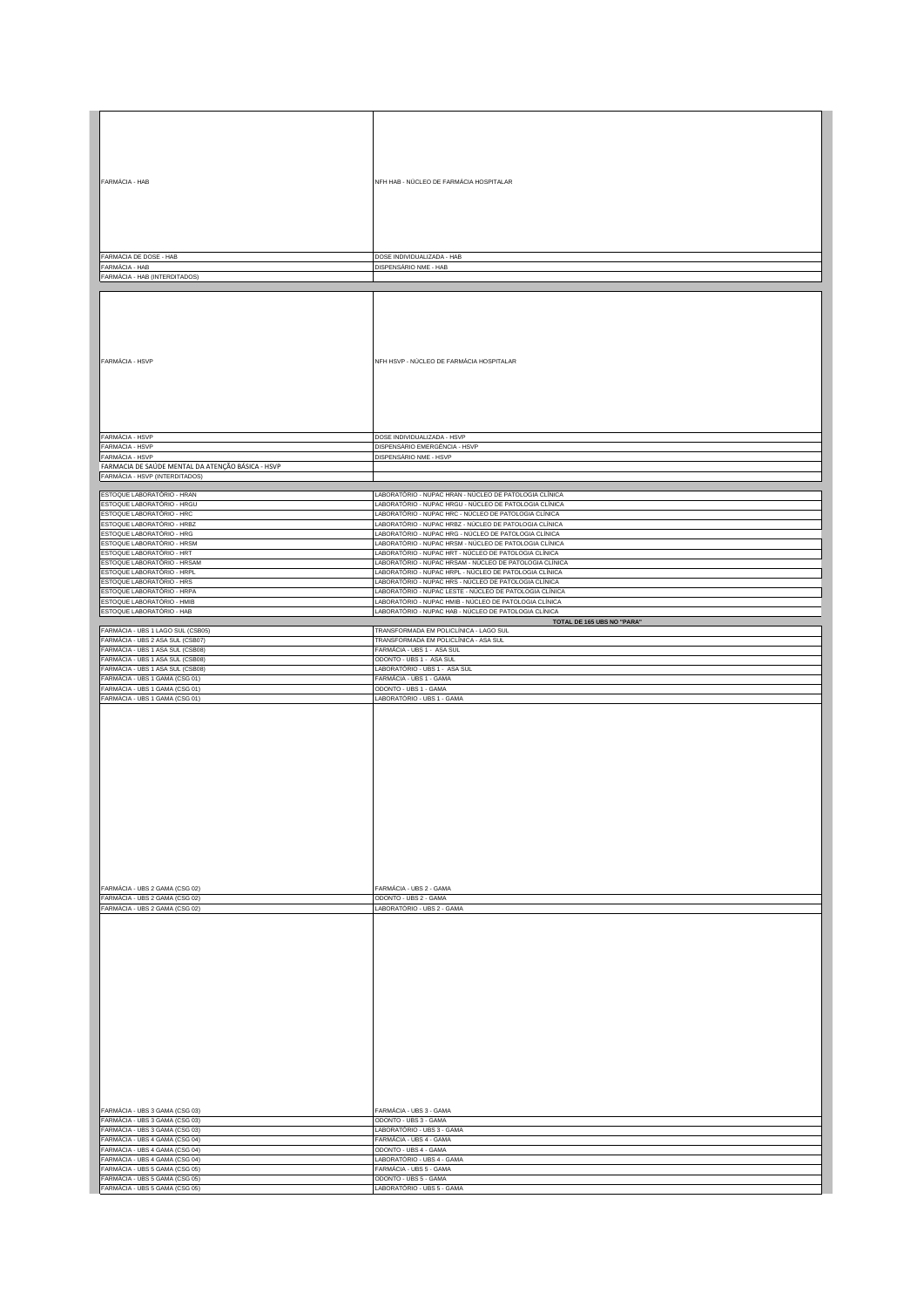| FARMÁCIA - UBS 6 GAMA (CSG 06)                                                                                                     | FARMÁCIA - UBS 6 - GAMA                                                       |
|------------------------------------------------------------------------------------------------------------------------------------|-------------------------------------------------------------------------------|
| FARMÁCIA - UBS 6 GAMA (CSG 06)<br>FARMÁCIA - UBS 6 GAMA (CSG 06)                                                                   | ODONTO - UBS 6 - GAMA<br>LABORATÓRIO - UBS 6 - GAMA                           |
| FARMÁCIA - UBS 1 TAGUATINGA (CST01)                                                                                                | FARMÁCIA - UBS 1 - TAGUATINGA                                                 |
| FARMÁCIA - UBS 1 TAGUATINGA (CST01)<br>FARMÁCIA - UBS 1 TAGUATINGA (CST01)                                                         | ODONTO - UBS 1 - TAGUATINGA                                                   |
| FARMÁCIA - UBS 2 TAGUATINGA (CST02)                                                                                                | LABORATÓRIO - UBS 1 - TAGUATINGA<br>FARMÁCIA - UBS 2 - TAGUATINGA             |
| FARMÁCIA - UBS 2 TAGUATINGA (CST02)                                                                                                | ODONTO - UBS 2 - TAGUATINGA                                                   |
| FARMÁCIA - UBS 2 TAGUATINGA (CST02)<br>FARMÁCIA - UBS 3 TAGUATINGA (CST03)                                                         | LABORATÓRIO - UBS 2 - TAGUATINGA<br>-ARMÁCIA - UBS 3 - TAGUATINGA             |
| FARMÁCIA - UBS 3 TAGUATINGA (CST03)                                                                                                | ODONTO - UBS 3 - TAGUATINGA                                                   |
| FARMÁCIA - UBS 3 TAGUATINGA (CST03)                                                                                                | LABORATÓRIO - UBS 3 - TAGUATINGA                                              |
| FARMÁCIA - UBS 5 TAGUATINGA (CST05)<br>FARMÁCIA - UBS 5 TAGUATINGA (CST05)                                                         | FARMÁCIA - UBS 5 - TAGUATINGA<br>ODONTO - UBS 5 - TAGUATINGA                  |
| FARMÁCIA - UBS 5 TAGUATINGA (CST05)                                                                                                | LABORATÓRIO - UBS 5 - TAGUATINGA                                              |
| FARMÁCIA - UBS 7 TAGUATINGA (CST07)                                                                                                | FARMÁCIA - UBS 7 - TAGUATINGA                                                 |
| FARMÁCIA - UBS 7 TAGUATINGA (CST07)<br>FARMÁCIA - UBS 7 TAGUATINGA (CST07)                                                         | ODONTO - UBS 7 - TAGUATINGA<br>LABORATÓRIO - UBS 7 - TAGUATINGA               |
| FARMÁCIA - UBS 8 TAGUATINGA (CST08)                                                                                                | FARMÁCIA - UBS 8 - TAGUATINGA                                                 |
| FARMÁCIA - UBS 8 TAGUATINGA (CST08)                                                                                                | ODONTO - UBS 8 - TAGUATINGA                                                   |
| FARMÁCIA - UBS 8 TAGUATINGA (CST08)<br>FARMÁCIA - UBS 1 AGUAS CLARAS (CF AREAL)                                                    | LABORATÓRIO - UBS 8 - TAGUATINGA<br>FARMÁCIA - UBS 1 - ÁGUAS CLARAS           |
| FARMÁCIA - UBS 1 AGUAS CLARAS (CF AREAL)                                                                                           | ODONTO - UBS 1 - ÁGUAS CLARAS                                                 |
| FARMÁCIA - UBS 1 AGUAS CLARAS (CF AREAL)                                                                                           | LABORATÓRIO - UBS 1 - ÁGUAS CLARAS                                            |
| FARMÁCIA - UBS 2 AGUAS CLARAS (PSU AREAL)<br>FARMÁCIA - UBS 2 AGUAS CLARAS (PSU AREAL)                                             | FARMÁCIA - UBS 2 - ÁGUAS CLARAS<br>ODONTO - UBS 2 - ÁGUAS CLARAS              |
| FARMÁCIA - UBS 2 AGUAS CLARAS (PSU AREAL)                                                                                          | LABORATÓRIO - UBS 2 - ÁGUAS CLARAS                                            |
| FARMÁCIA - UBS 1 VICENTE PIRES                                                                                                     | FARMÁCIA - UBS 1 - VICENTE PIRES                                              |
| FARMÁCIA - UBS 1 VICENTE PIRES<br>FARMÁCIA - UBS 1 VICENTE PIRES                                                                   | ODONTO - UBS 1 - VICENTE PIRES<br>LABORATÓRIO - UBS 1 - VICENTE PIRES         |
| FARMÁCIA - UBS 1 BRAZLÂNDIA (CSBZ01)                                                                                               | FARMÁCIA - UBS 1 - BRAZLÂNDIA                                                 |
| FARMÁCIA - UBS 1 BRAZLÂNDIA (CSBZ01)                                                                                               | ODONTO - UBS 1 - BRAZLÂNDIA                                                   |
| FARMÁCIA - UBS 1 BRAZLÂNDIA (CSBZ01)<br>FARMÁCIA - UBS 2 BRAZLÂNDIA (CSBZ02)                                                       | LABORATÓRIO - UBS 1 - BRAZLÂNDIA<br>FARMÁCIA - UBS 2 - BRAZLÂNDIA             |
| FARMÁCIA - UBS 2 BRAZLÂNDIA (CSBZ02)                                                                                               | ODONTO - UBS 2 - BRAZLÂNDIA                                                   |
| FARMÁCIA - UBS 2 BRAZLÂNDIA (CSBZ02)                                                                                               | LABORATÓRIO - UBS 2 - BRAZLÂNDIA                                              |
| FARMÁCIA - UBS 1 SOBRADINHO (CSS01)<br>FARMÁCIA - UBS 1 SOBRADINHO (CSS01)                                                         | FARMÁCIA - UBS 1 - SOBRADINHO I<br>ODONTO - UBS 1 - SOBRADINHO I              |
| FARMÁCIA - UBS 1 SOBRADINHO (CSS01)                                                                                                | LABORATÓRIO - UBS 1 - SOBRADINHO I                                            |
| FARMÁCIA - UBS 2 SOBRADINHO (CSS02)                                                                                                | FARMÁCIA - UBS 2 - SOBRADINHO I                                               |
| FARMÁCIA - UBS 2 SOBRADINHO (CSS02)<br>FARMÁCIA - UBS 2 SOBRADINHO (CSS02)                                                         | ODONTO - UBS 2 - SOBRADINHO I<br>LABORATÓRIO - UBS 2 - SOBRADINHO I           |
| FARMÁCIA - UBS 1 SOBRADINHO II (CSS03)                                                                                             | FARMÁCIA - UBS 1 - SOBRADINHO II                                              |
| FARMÁCIA - UBS 1 SOBRADINHO II (CSS03)                                                                                             | ODONTO - UBS 1 - SOBRADINHO II                                                |
| FARMÁCIA - UBS 1 SOBRADINHO II (CSS03)                                                                                             | LABORATÓRIO - UBS 1 - SOBRADINHO II                                           |
| FARMÁCIA - UBS 3 NOVA COLINA SOBRADINHO (CLÍNICA DA FAMÍLIA 01)<br>FARMÁCIA - UBS 3 NOVA COLINA SOBRADINHO (CLÍNICA DA FAMÍLIA 01) | FARMÁCIA - UBS 3 - SOBRADINHO II<br>ODONTO - UBS 3 - SOBRADINHO II            |
| FARMÁCIA - UBS 3 NOVA COLINA SOBRADINHO (CLÍNICA DA FAMÍLIA 01)                                                                    | LABORATÓRIO - UBS 3 - SOBRADINHO II                                           |
| FARMÁCIA - UBS 2 SOBRADINHO II (CLÍNICA DA FAMÍLIA 02)                                                                             | FARMÁCIA - UBS 2 - SOBRADINHO II                                              |
| FARMÁCIA - UBS 2 SOBRADINHO II (CLÍNICA DA FAMÍLIA 02)<br>FARMÁCIA - UBS 2 SOBRADINHO II (CLÍNICA DA FAMÍLIA 02)                   | ODONTO - UBS 2 - SOBRADINHO II<br>LABORATÓRIO - UBS 2 - SOBRADINHO II         |
| FARMÁCIA - UBS 1 PLANALTINA (CSPL01)                                                                                               | FARMÁCIA - UBS 1 - PLANALTINA                                                 |
| FARMÁCIA - UBS 1 PLANALTINA (CSPL01)                                                                                               | ODONTO - UBS 1 - PLANALTINA                                                   |
| FARMÁCIA - UBS 1 PLANALTINA (CSPL01)<br>FARMÁCIA - UBS 3 PLANALTINA (CSPL03)                                                       | LABORATÓRIO - UBS 1 - PLANALTINA<br>FARMÁCIA - UBS 3 - PLANALTINA             |
|                                                                                                                                    |                                                                               |
| FARMÁCIA - UBS 3 PLANALTINA (CSPL03)                                                                                               | ODONTO - UBS 3 - PLANALTINA                                                   |
| FARMÁCIA - UBS 3 PLANALTINA (CSPL03)                                                                                               | LABORATÓRIO - UBS 3 - PLANALTINA                                              |
| FARMÁCIA - UBS 4 PLANALTINA (CSPL04 - MESTRE D'ARMAS)                                                                              | FARMÁCIA - UBS 4 - PLANALTINA                                                 |
| FARMÁCIA - UBS 4 PLANALTINA (CSPL04 - MESTRE D'ARMAS)<br>FARMÁCIA - UBS 4 PLANALTINA (CSPL04 - MESTRE D'ARMAS)                     | ODONTO - UBS 4 - PLANALTINA<br>LABORATÓRIO - UBS 4 - PLANALTINA               |
| FARMÁCIA - UBS 5 PLANALTINA (CSPL05)                                                                                               | FARMÁCIA - UBS 5 - PLANALTINA                                                 |
| FARMÁCIA - UBS 5 PLANALTINA (CSPL05)                                                                                               | ODONTO - UBS 5 - PLANALTINA<br>LABORATÓRIO - UBS 5 - PLANALTINA               |
| FARMÁCIA - UBS 5 PLANALTINA (CSPL05)<br>FARMÁCIA - UBS 1 LAGO NORTE (CSB10)                                                        | FARMÁCIA - UBS 1 - LAGO NORTE                                                 |
| FARMÁCIA - UBS 1 LAGO NORTE (CSB10)                                                                                                | ODONTO - UBS 1 - LAGO NORTE                                                   |
| FARMÁCIA - UBS 1 LAGO NORTE (CSB10)                                                                                                | LABORATÓRIO - UBS 1 - LAGO NORTE<br>FARMÁCIA - UBS 2 - ASA NORTE              |
| FARMÁCIA - UBS 2 ASA NORTE (CSB13)<br>FARMÁCIA - UBS 2 ASA NORTE (CSB13)                                                           | ODONTO - UBS 2 - ASA NORTE                                                    |
| FARMÁCIA - UBS 2 ASA NORTE (CSB13)                                                                                                 | LABORATÓRIO - UBS 2 - ASA NORTE                                               |
| FARMÁCIA - UBS 2 CRUZEIRO (CSB14)<br>FARMÁCIA - UBS 2 CRUZEIRO (CSB14)                                                             | FARMÁCIA - UBS 2 - CRUZEIRO<br>ODONTO - UBS 2 - CRUZEIRO                      |
| FARMÁCIA - UBS 2 CRUZEIRO (CSB14)                                                                                                  | LABORATÓRIO - UBS 2 - CRUZEIRO                                                |
| FARMÁCIA - UBS 4 VILA PLANALTO (CSB15)                                                                                             | FARMÁCIA - UBS 3 - ASA NORTE                                                  |
| FARMÁCIA - UBS 4 VILA PLANALTO (CSB15)<br>FARMÁCIA - UBS 4 VILA PLANALTO (CSB15)                                                   | ODONTO - UBS 3 - ASA NORTE<br>LABORATÓRIO - UBS 3 - ASA NORTE                 |
| FARMÁCIA - UBS 1 VARJÃO (CSB16)                                                                                                    | FARMÁCIA - UBS 1 - VARJÃO                                                     |
| FARMÁCIA - UBS 1 VARJÃO (CSB16)                                                                                                    | ODONTO - UBS 1 - VARJÃO                                                       |
| FARMÁCIA - UBS 1 VARJÃO (CSB16)<br>FARMÁCIA - UBS 5 GRANJA DO TORTO                                                                | LABORATÓRIO - UBS 1 - VARJÃO<br>FARMÁCIA - UBS 5 - ASA NORTE                  |
| FARMÁCIA - UBS 5 GRANJA DO TORTO                                                                                                   | ODONTO - UBS 5 - ASA NORTE                                                    |
| FARMÁCIA - UBS 5 GRANJA DO TORTO                                                                                                   | LABORATÓRIO - UBS 5 - ASA NORTE                                               |
| FARMÁCIA - UBS 1 SANTA MARIA (CSSM01)<br>FARMÁCIA - UBS 1 SANTA MARIA (CSSM01)                                                     | FARMÁCIA - UBS 1 - SANTA MARIA<br>ODONTO - UBS 1 - SANTA MARIA                |
| FARMÁCIA - UBS 1 SANTA MARIA (CSSM01)                                                                                              | ABORATÓRIO - UBS 1 - SANTA MARIA                                              |
| FARMÁCIA - UBS 1 GUARÁ (CSGU01)                                                                                                    | FARMÁCIA - UBS 1 - GUARÁ                                                      |
| FARMÁCIA - UBS 1 GUARÁ (CSGU01)<br>FARMÁCIA - UBS 1 GUARÁ (CSGU01)                                                                 | ODONTO - UBS 1 - GUARÁ<br>LABORATÓRIO - UBS 1 - GUARÁ                         |
| FARMÁCIA - UBS 2 GUARÁ (CSGU02)                                                                                                    | FARMÁCIA - UBS 2 - GUARÁ                                                      |
| FARMÁCIA - UBS 2 GUARÁ (CSGU02)                                                                                                    | ODONTO - UBS 2 - GUARÁ                                                        |
| FARMÁCIA - UBS 2 GUARÁ (CSGU02)<br>FARMÁCIA - UBS 3 GUARÁ (CSGU03)                                                                 | LABORATÓRIO - UBS 2 - GUARÁ<br>FARMÁCIA - UBS 3 - GUARÁ                       |
| FARMÁCIA - UBS 3 GUARÁ (CSGU03)                                                                                                    | ODONTO - UBS 3 - GUARÁ                                                        |
| FARMÁCIA - UBS 3 GUARÁ (CSGU03)                                                                                                    | LABORATÓRIO - UBS 3 - GUARÁ                                                   |
| FARMÁCIA - UBS 3 MORRO AZUL SÃO SEBASTIÃO<br>FARMÁCIA - UBS 3 MORRO AZUL SÃO SEBASTIÃO                                             | FARMÁCIA - UBS 4 - SÃO SEBASTIÃO<br>ODONTO - UBS 4 - SÃO SEBASTIÃO            |
| FARMÁCIA - UBS 3 MORRO AZUL SÃO SEBASTIÃO                                                                                          | LABORATÓRIO - UBS 4 - SÃO SEBASTIÃO                                           |
| FARMÁCIA - UBS 5 RESIDENCIAL OESTE SÃO SEBASTIÃO<br>FARMÁCIA - UBS 5 RESIDENCIAL OESTE SÃO SEBASTIÃO                               | FARMÁCIA - UBS 3 - SÃO SEBASTIÃO<br>ODONTO - UBS 3 - SÃO SEBASTIÃO            |
| FARMÁCIA - UBS 5 RESIDENCIAL OESTE SÃO SEBASTIÃO                                                                                   | LABORATÓRIO - UBS 3 - SÃO SEBASTIÃO                                           |
| FARMÁCIA - UBS 8 VILA DO BOA SÃO SEBASTIÃO                                                                                         | FARMÁCIA - UBS 8 - SÃO SEBASTIÃO                                              |
| FARMÁCIA - UBS 8 VILA DO BOA SÃO SEBASTIÃO                                                                                         | ODONTO - UBS 8 - SÃO SEBASTIÃO<br>LABORATÓRIO - UBS 8 - SÃO SEBASTIÃO         |
| FARMÁCIA - UBS 8 VILA DO BOA SÃO SEBASTIÃO<br>FARMÁCIA - UBS 9 SETOR TRADICIONAL SÃO SEBASTIÃO                                     | FARMÁCIA - UBS 9 - SÃO SEBASTIÃO                                              |
| FARMÁCIA - UBS 9 SETOR TRADICIONAL SÃO SEBASTIÃO                                                                                   | ODONTO - UBS 9 - SÃO SEBASTIÃO                                                |
| FARMÁCIA - UBS 9 SETOR TRADICIONAL SÃO SEBASTIÃO                                                                                   | LABORATÓRIO - UBS 9 - SÃO SEBASTIÃO                                           |
| FARMÁCIA - UBS 12 SÃO JOSÉ SÃO SEBASTIÃO<br>FARMÁCIA - UBS 12 SÃO JOSÉ SÃO SEBASTIÃO                                               | FARMÁCIA - UBS 12 - SÃO SEBASTIÃO<br>ODONTO - UBS 12 - SÃO SEBASTIÃO          |
| FARMÁCIA - UBS 12 SÃO JOSÉ SÃO SEBASTIÃO                                                                                           | LABORATÓRIO - UBS 12 - SÃO SEBASTIÃO                                          |
| FARMÁCIA - UBS 3 RECANTO DAS EMAS (CFRE 01)<br>FARMÁCIA - UBS 3 RECANTO DAS EMAS (CFRE 01)                                         | ARMÁCIA - UBS 3 - RECANTO DAS EMAS<br>ODONTO - UBS 3 - RECANTO DAS EMAS       |
| FARMÁCIA - UBS 3 RECANTO DAS EMAS (CFRE 01)<br>FARMÁCIA - UBS 4 RECANTO DAS EMAS (CFRE 02)                                         | LABORATÓRIO - UBS 3 - RECANTO DAS EMAS<br>FARMÁCIA - UBS 4 - RECANTO DAS EMAS |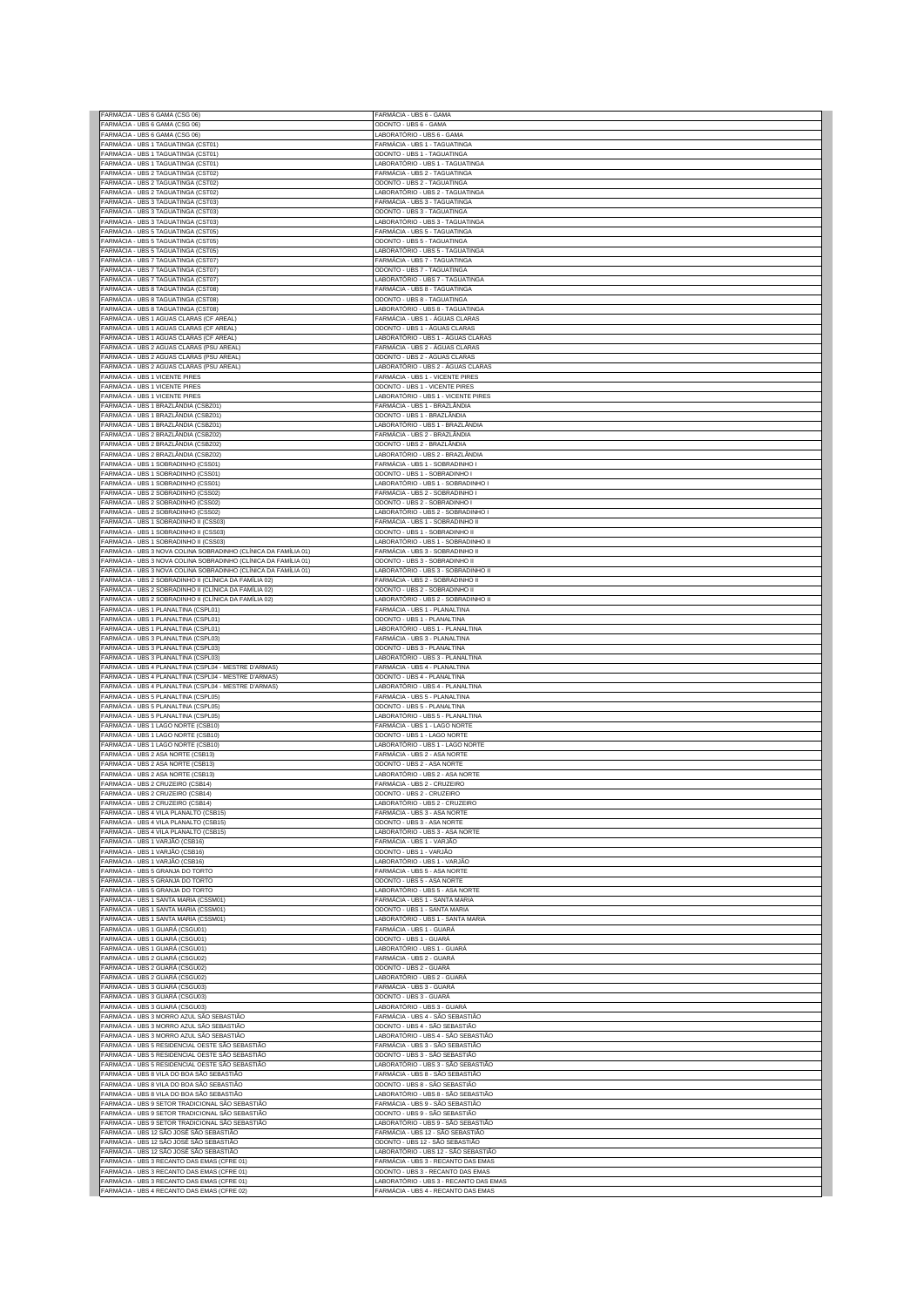| FARMÁCIA - UBS 4 RECANTO DAS EMAS (CFRE 02)<br>FARMÁCIA - UBS 4 RECANTO DAS EMAS (CFRE 02)                        | ODONTO - UBS 4 - RECANTO DAS EMAS<br>LABORATÓRIO - UBS 4 - RECANTO DAS EMAS     |
|-------------------------------------------------------------------------------------------------------------------|---------------------------------------------------------------------------------|
| FARMÁCIA - UBS 7 RECANTO DAS EMAS (RURAL CASA GRANDE)                                                             | FARMÁCIA - UBS 7 - RECANTO DAS EMAS                                             |
| FARMÁCIA - UBS 7 RECANTO DAS EMAS (RURAL CASA GRANDE)                                                             | ODONTO - UBS 7 - RECANTO DAS EMAS                                               |
| FARMÁCIA - UBS 7 RECANTO DAS EMAS (RURAL CASA GRANDE)<br>FARMÁCIA - UBS 8 RECANTO DAS EMAS (RURAL SÃO FRANSCISCO) | LABORATÓRIO - UBS 7 - RECANTO DAS EMAS<br>FARMÁCIA - UBS 8 - RECANTO DAS EMAS   |
| FARMÁCIA - UBS 8 RECANTO DAS EMAS (RURAL SÃO FRANSCISCO)                                                          | ODONTO - UBS 8 - RECANTO DAS EMAS                                               |
| FARMÁCIA - UBS 8 RECANTO DAS EMAS (RURAL SÃO FRANSCISCO)<br>FARMÁCIA - UBS 5 SAMAMBAIA (CLÍNICA DA FAMÍLIA 01)    | LABORATÓRIO - UBS 8 - RECANTO DAS EMAS<br>FARMÁCIA - UBS 5 - SAMAMBAIA          |
| FARMÁCIA - UBS 5 SAMAMBAIA (CLÍNICA DA FAMÍLIA 01)                                                                | ODONTO - UBS 5 - SAMAMBAIA                                                      |
| FARMÁCIA - UBS 5 SAMAMBAIA (CLÍNICA DA FAMÍLIA 01)<br>FARMÁCIA - UBS 6 SAMAMBAIA (CLÍNICA DA FAMÍLIA 02)          | LABORATÓRIO - UBS 5 - SAMAMBAIA<br>FARMÁCIA - UBS 6 - SAMAMBAIA                 |
| FARMÁCIA - UBS 6 SAMAMBAIA (CLÍNICA DA FAMÍLIA 02)                                                                | ODONTO - UBS 6 - SAMAMBAIA                                                      |
| FARMÁCIA - UBS 6 SAMAMBAIA (CLÍNICA DA FAMÍLIA 02)<br>FARMÁCIA - UBS 7 SAMAMBAIA (CLÍNICA DA FAMÍLIA 04)          | LABORATÓRIO - UBS 6 - SAMAMBAIA<br>FARMÁCIA - UBS 7 - SAMAMBAIA                 |
| FARMÁCIA - UBS 7 SAMAMBAIA (CLÍNICA DA FAMÍLIA 04)                                                                | ODONTO - UBS 7 - SAMAMBAIA                                                      |
| FARMÁCIA - UBS 7 SAMAMBAIA (CLÍNICA DA FAMÍLIA 04)                                                                | LABORATÓRIO - UBS 7 - SAMAMBAIA                                                 |
| FARMÁCIA - UBS 8 SAMAMBAIA (CLÍNICA DA FAMÍLIA 03)<br>FARMÁCIA - UBS 8 SAMAMBAIA (CLÍNICA DA FAMÍLIA 03)          | FARMÁCIA - UBS 8 - SAMAMBAIA<br>ODONTO - UBS 8 - SAMAMBAIA                      |
| FARMÁCIA - UBS 8 SAMAMBAIA (CLÍNICA DA FAMÍLIA 03)                                                                | LABORATÓRIO - UBS 8 - SAMAMBAIA                                                 |
| FARMÁCIA - UBS 9 SAMAMBAIA (PSU 317)<br>FARMÁCIA - UBS 9 SAMAMBAIA (PSU 317)                                      | FARMÁCIA - UBS 9 - SAMAMBAIA<br>ODONTO - UBS 9 - SAMAMBAIA                      |
| FARMÁCIA - UBS 9 SAMAMBAIA (PSU 317)                                                                              | LABORATÓRIO - UBS 9 - SAMAMBAIA                                                 |
| FARMÁCIA - UBS 12 SAMAMBAIA                                                                                       | FARMÁCIA - UBS 12 - SAMAMBAIA                                                   |
| FARMÁCIA - UBS 12 SAMAMBAIA<br>FARMÁCIA - UBS 12 SAMAMBAIA                                                        | ODONTO - UBS 12 - SAMAMBAIA<br>LABORATÓRIO - UBS 12 - SAMAMBAIA                 |
| FARMÁCIA INTERNA - UBS 1 CEILÂNDIA                                                                                | FARMÁCIA - UBS 1 - CEILÂNDIA                                                    |
| FARMÁCIA INTERNA - UBS 1 CEILÂNDIA<br>FARMÁCIA INTERNA - UBS 1 CEILÂNDIA                                          | ODONTO - UBS 1 - CEILÂNDIA<br>LABORATÓRIO - UBS 1 - CEILÂNDIA                   |
| FARMÁCIA - UBS 2 CEILÂNDIA (CSC 02)                                                                               | FARMÁCIA - UBS 2 - CEILÂNDIA                                                    |
| FARMÁCIA - UBS 2 CEILÂNDIA (CSC 02)<br>FARMÁCIA - UBS 2 CEILÂNDIA (CSC 02)                                        | ODONTO - UBS 2 - CEILÂNDIA<br>LABORATÓRIO - UBS 2 - CEILÂNDIA                   |
| FARMÁCIA - UBS 3 CEILANDIA (CSC03)                                                                                | FARMÁCIA - UBS 3 - CEILÂNDIA                                                    |
| FARMÁCIA - UBS 3 CEILANDIA (CSC03)                                                                                | ODONTO - UBS 3 - CEILÂNDIA                                                      |
| FARMÁCIA - UBS 3 CEILANDIA (CSC03)<br>FARMÁCIA - UBS 4 CEILÂNDIA (CSC 04)                                         | LABORATÓRIO - UBS 3 - CEILÂNDIA<br>DESATIVADA - NO CNES EM 05/2018              |
| FARMÁCIA - UBS 5 CEILÂNDIA (CSC 05)                                                                               | FARMÁCIA - UBS 5 - CEILÂNDIA                                                    |
| FARMÁCIA - UBS 5 CEILÂNDIA (CSC 05)<br>FARMÁCIA - UBS 5 CEILÂNDIA (CSC 05)                                        | ODONTO - UBS 5 - CEILÂNDIA<br>LABORATÓRIO - UBS 5 - CEILÂNDIA                   |
| FARMÁCIA - UBS 6 CEILÂNDIA (CSC 06)                                                                               | FARMÁCIA - UBS 6 - CEILÂNDIA                                                    |
| FARMÁCIA - UBS 6 CEILÂNDIA (CSC 06)                                                                               | ODONTO - UBS 6 - CEILÂNDIA                                                      |
| FARMÁCIA - UBS 6 CEILÂNDIA (CSC 06)<br>FARMÁCIA - UBS 7 CEILÂNDIA (CSC 07)                                        | LABORATÓRIO - UBS 6 - CEILÂNDIA<br>FARMÁCIA - UBS 7 - CEILÂNDIA                 |
| FARMÁCIA - UBS 7 CEILÂNDIA (CSC 07)                                                                               | ODONTO - UBS 7 - CEILÂNDIA                                                      |
| FARMÁCIA - UBS 7 CEILÂNDIA (CSC 07)                                                                               | LABORATÓRIO - UBS 7 - CEILÂNDIA                                                 |
| FARMÁCIA - UBS 8 CEILÂNDIA (CSC 08)<br>FARMÁCIA - UBS 8 CEILÂNDIA (CSC 08)                                        | FARMÁCIA - UBS 8 - CEILÂNDIA<br>ODONTO - UBS 8 - CEILÂNDIA                      |
| FARMÁCIA - UBS 8 CEILÂNDIA (CSC 08)                                                                               | LABORATÓRIO - UBS 8 - CEILÂNDIA                                                 |
| FARMÁCIA - UBS 9 CEILÂNDIA (CSC 09)<br>FARMÁCIA - UBS 9 CEILÂNDIA (CSC 09)                                        | FARMÁCIA - UBS 9 - CEILÂNDIA<br>ODONTO - UBS 9 - CEILÂNDIA                      |
| FARMÁCIA - UBS 9 CEILÂNDIA (CSC 09)                                                                               | LABORATÓRIO - UBS 9 - CEILÂNDIA                                                 |
| FARMÁCIA - UBS 10 CEILÂNDIA (CSC 10)                                                                              | FARMÁCIA - UBS 10 - CEILÂNDIA                                                   |
| FARMÁCIA - UBS 10 CEILÂNDIA (CSC 10)<br>FARMÁCIA - UBS 10 CEILÂNDIA (CSC 10)                                      | ODONTO - UBS 10 - CEILÂNDIA<br>LABORATÓRIO - UBS 10 - CEILÂNDIA                 |
| FARMÁCIA - UBS 11 CEILÂNDIA (CSC11)                                                                               | FARMÁCIA - UBS 11 - CEILÂNDIA                                                   |
| FARMÁCIA - UBS 11 CEILÂNDIA (CSC11)<br>FARMÁCIA - UBS 11 CEILÂNDIA (CSC11)                                        | ODONTO - UBS 11 - CEILÂNDIA<br>LABORATÓRIO - UBS 11 - CEILÂNDIA                 |
| FARMÁCIA - UBS 12 CEILÂNDIA (CSC 12)                                                                              | FARMÁCIA - UBS 12 - CEILÂNDIA                                                   |
| FARMÁCIA - UBS 12 CEILÂNDIA (CSC 12)                                                                              | ODONTO - UBS 12 - CEILÂNDIA                                                     |
| FARMÁCIA - UBS 12 CEILÂNDIA (CSC 12)<br>FARMÁCIA - UBS 13 BOA ESPERANÇA CEILÂNDIA                                 | LABORATÓRIO - UBS 12 - CEILÂNDIA<br>FARMÁCIA - UBS 13 - CEILÂNDIA               |
| FARMÁCIA - UBS 13 BOA ESPERANÇA CEILÂNDIA                                                                         | ODONTO - UBS 13 - CEILÂNDIA                                                     |
| FARMÁCIA - UBS 13 BOA ESPERANÇA CEILÂNDIA<br>FARMÁCIA - UBS 14 CONDOMÍNIO PRIVÊ CEILÂNDIA                         | LABORATÓRIO - UBS 13 - CEILÂNDIA<br>FARMÁCIA - UBS 14 - CEILÂNDIA               |
| FARMÁCIA - UBS 14 CONDOMÍNIO PRIVÊ CEILÂNDIA                                                                      | ODONTO - UBS 14 - CEILÂNDIA                                                     |
| FARMÁCIA - UBS 14 CONDOMÍNIO PRIVÊ CEILÂNDIA<br>FARMÁCIA INTERNA - UBS 15 VILA OLÍMPICA CEILÂNDIA                 | LABORATÓRIO - UBS 14 - CEILÂNDIA<br>FARMÁCIA - UBS 15 - CEILÂNDIA               |
| FARMÁCIA INTERNA - UBS 15 VILA OLÍMPICA CEILÂNDIA                                                                 | ODONTO - UBS 15 - CEILÂNDIA                                                     |
| FARMÁCIA INTERNA - UBS 15 VILA OLÍMPICA CEILÂNDIA                                                                 | LABORATÓRIO - UBS 15 - CEILÂNDIA                                                |
| FARMÁCIA - UBS 16 SOL NASCENTE CEILÂNDIA<br>FARMÁCIA - UBS 16 SOL NASCENTE CEILÂNDIA                              | FARMÁCIA - UBS 16 - CEILÂNDIA<br>ODONTO - UBS 16 - CEILÂNDIA                    |
| FARMÁCIA - UBS 16 SOL NASCENTE CEILÂNDIA                                                                          | LABORATÓRIO - UBS 16 - CEILÂNDIA                                                |
| FARMÁCIA - UBS 17 PÔR DO SOL CEILÂNDIA                                                                            | FARMÁCIA - UBS 17 - CEILÂNDIA                                                   |
| FARMÁCIA - UBS 17 PÔR DO SOL CEILÂNDIA<br>FARMÁCIA - UBS 17 PÔR DO SOL CEILÂNDIA                                  | ODONTO - UBS 17 - CEILÂNDIA<br>LABORATÓRIO - UBS 17 - CEILÂNDIA                 |
| FARMÁCIA - UBS 18 CAIQUE CEILÂNDIA                                                                                | FARMÁCIA - UBS 18 - CEILÂNDIA                                                   |
| FARMÁCIA - UBS 18 CAIQUE CEILÂNDIA<br>FARMÁCIA - UBS 18 CAIQUE CEILÂNDIA                                          | ODONTO - UBS 18 - CEILÂNDIA<br>LABORATÓRIO - UBS 18 - CEILÂNDIA                 |
| FARMÁCIA - UBS 1 CRUZEIRO (CSB09)                                                                                 | FARMÁCIA - UBS 1 - CRUZEIRO                                                     |
| FARMÁCIA - UBS 1 CRUZEIRO (CSB09)                                                                                 | ODONTO - UBS 1 - CRUZEIRO                                                       |
| FARMÁCIA - UBS 1 CRUZEIRO (CSB09)<br>FARMÁCIA - UBS 1 ASA NORTE (CSB11)                                           | LABORATÓRIO - UBS 1 - CRUZEIRO<br>FARMÁCIA - UBS 1 - ASA NORTE                  |
| FARMÁCIA - UBS 1 ASA NORTE (CSB11)                                                                                | ODONTO - UBS 1 - ASA NORTE                                                      |
| FARMÁCIA - UBS 1 ASA NORTE (CSB11)<br>FARMÁCIA - UBS 2 SANTA MARIA (CSSM02)                                       | LABORATÓRIO - UBS 1 - ASA NORTE<br>FARMÁCIA - UBS 2 - SANTA MARIA               |
| FARMÁCIA - UBS 2 SANTA MARIA (CSSM02)                                                                             | ODONTO - UBS 2 - SANTA MARIA                                                    |
| FARMÁCIA - UBS 2 SANTA MARIA (CSSM02)                                                                             | LABORATÓRIO - UBS 2 - SANTA MARIA                                               |
| FARMÁCIA - UBS 1 SÃO SEBASTIÃO (CSSS01)<br>FARMÁCIA - UBS 1 SÃO SEBASTIÃO (CSSS01)                                | FARMÁCIA - UBS 1 - SÃO SEBASTIÃO<br>ODONTO - UBS 1 - SÃO SEBASTIÃO              |
| FARMÁCIA - UBS 1 SÃO SEBASTIÃO (CSSS01)                                                                           | LABORATÓRIO - UBS 1 - SÃO SEBASTIÃO                                             |
| FARMÁCIA - UBS 1 CANDANGOLÂNDIA (CSCAN01)<br>FARMÁCIA - UBS 1 CANDANGOLÂNDIA (CSCAN01)                            | FARMÁCIA - UBS 1 - CANDANGOLÂNDIA<br>ODONTO - UBS 1 - CANDANGOLÂNDIA            |
| FARMÁCIA - UBS 1 CANDANGOLÂNDIA (CSCAN01)                                                                         | LABORATÓRIO - UBS 1 - CANDANGOLÂNDIA                                            |
| FARMÁCIA - UBS 1 NÚCLEO BANDEIRANTE (CSNB02)                                                                      | FARMÁCIA - UBS 1 - NÚCLEO BANDEIRANTE                                           |
| FARMÁCIA - UBS 1 NÚCLEO BANDEIRANTE (CSNB02)<br>FARMÁCIA - UBS 1 NÚCLEO BANDEIRANTE (CSNB02)                      | ODONTO - UBS 1 - NÚCLEO BANDEIRANTE<br>LABORATÓRIO - UBS 1 - NÚCLEO BANDEIRANTE |
| FARMÁCIA - UBS 1 RIACHO FUNDO I (CSRF03)                                                                          | FARMÁCIA - UBS 1 - RIACHO FUNDO I                                               |
| FARMÁCIA - UBS 1 RIACHO FUNDO I (CSRF03)<br>FARMÁCIA - UBS 1 RIACHO FUNDO I (CSRF03)                              | ODONTO - UBS 1 - RIACHO FUNDO I<br>LABORATÓRIO - UBS 1 - RIACHO FUNDO I         |
| FARMÁCIA - UBS 1 RIACHO FUNDO II (CSRF04)                                                                         | FARMÁCIA - UBS 1 - RIACHO FUNDO II                                              |
| FARMÁCIA - UBS 1 RIACHO FUNDO II (CSRF04)                                                                         | ODONTO - UBS 1 - RIACHO FUNDO II                                                |
| FARMÁCIA - UBS 1 RIACHO FUNDO II (CSRF04)<br>FARMÁCIA INTERNA - UBS 1 RECANTO DAS EMAS (CSRE01)                   | LABORATÓRIO - UBS 1 - RIACHO FUNDO II<br>FARMÁCIA - UBS 1 - RECANTO DAS EMAS    |
| FARMÁCIA INTERNA - UBS 1 RECANTO DAS EMAS (CSRE01)                                                                | ODONTO - UBS 1 - RECANTO DAS EMAS                                               |
| FARMÁCIA INTERNA - UBS 1 RECANTO DAS EMAS (CSRE01)                                                                | LABORATÓRIO - UBS 1 - RECANTO DAS EMAS                                          |
| FARMÁCIA - UBS 2 RECANTO DAS EMAS (CSRE02)<br>FARMÁCIA - UBS 2 RECANTO DAS EMAS (CSRE02)                          | FARMÁCIA - UBS 2 - RECANTO DAS EMAS<br>ODONTO - UBS 2 - RECANTO DAS EMAS        |
| FARMÁCIA - UBS 2 RECANTO DAS EMAS (CSRE02)                                                                        | LABORATÓRIO - UBS 2 - RECANTO DAS EMAS                                          |
| FARMACIA - UBS 1 SAMAMBAIA (CSSAM 01)<br>FARMACIA - UBS 1 SAMAMBAIA (CSSAM 01)                                    | FARMÁCIA - UBS 1 - SAMAMBAIA<br>ODONTO - UBS 1 - SAMAMBAIA                      |
| FARMACIA - UBS 1 SAMAMBAIA (CSSAM 01)                                                                             | LABORATÓRIO - UBS 1 - SAMAMBAIA                                                 |
| FARMACIA - UBS 2 SAMAMBAIA (CSSAM 02)                                                                             | FARMÁCIA - UBS 2 - SAMAMBAIA                                                    |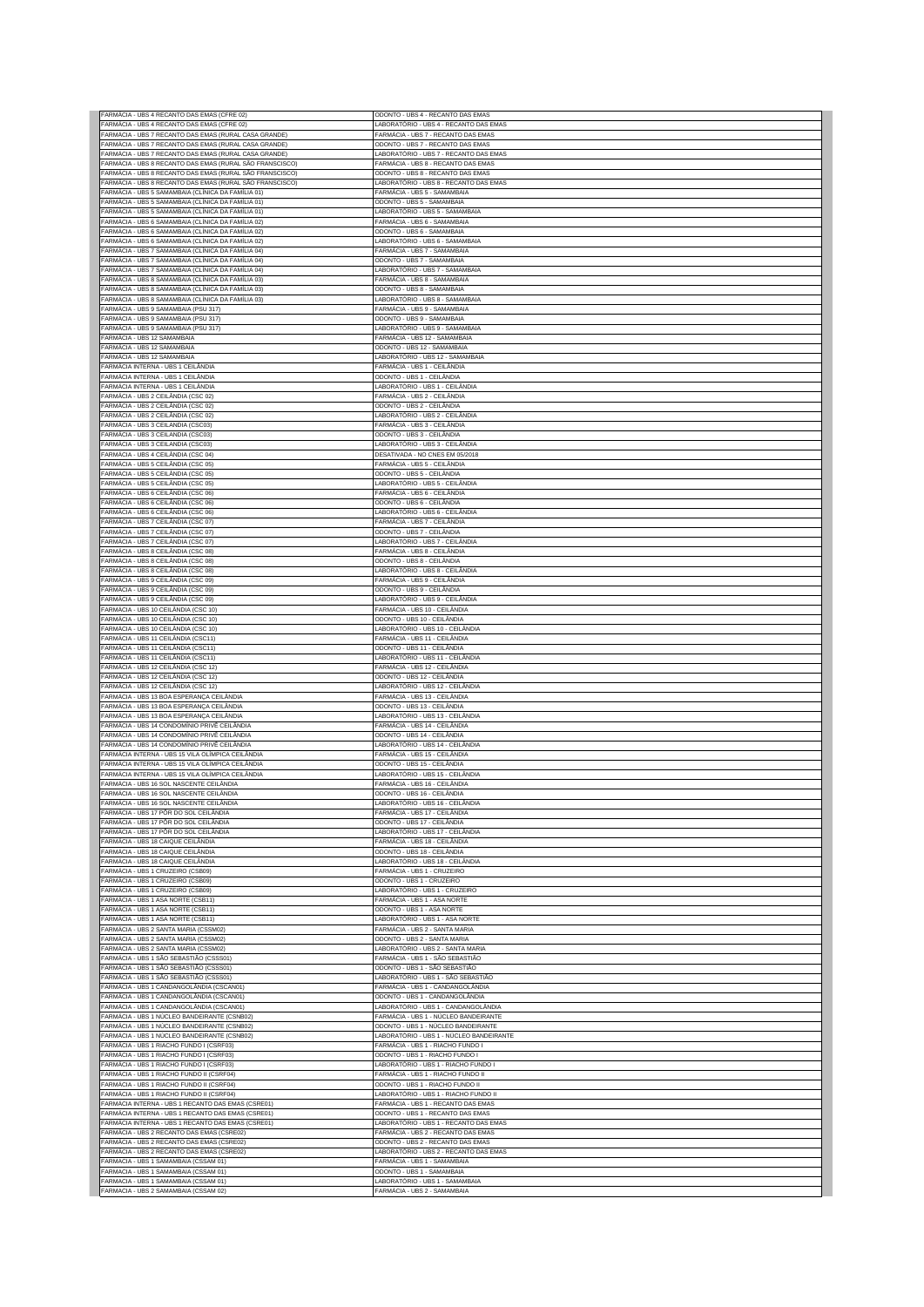| FARMACIA - UBS 2 SAMAMBAIA (CSSAM 02)<br>FARMACIA - UBS 3 SAMAMBAIA (CSSAM 03) | ODONTO - UBS 2 - SAMAMBAIA                                                      |
|--------------------------------------------------------------------------------|---------------------------------------------------------------------------------|
|                                                                                | LABORATÓRIO - UBS 2 - SAMAMBAIA<br>FARMÁCIA - UBS 3 - SAMAMBAIA                 |
| FARMACIA - UBS 3 SAMAMBAIA (CSSAM 03)                                          | ODONTO - UBS 3 - SAMAMBAIA                                                      |
| FARMACIA - UBS 3 SAMAMBAIA (CSSAM 03)                                          | LABORATÓRIO - UBS 3 - SAMAMBAIA                                                 |
| FARMACIA - UBS 4 SAMAMBAIA (CSSAM 04)<br>FARMACIA - UBS 4 SAMAMBAIA (CSSAM 04) | FARMÁCIA - UBS 4 - SAMAMBAIA<br>ODONTO - UBS 4 - SAMAMBAIA                      |
| FARMACIA - UBS 4 SAMAMBAIA (CSSAM 04)                                          | LABORATÓRIO - UBS 4 - SAMAMBAIA                                                 |
| ARMÁCIA - UBS 1 PARANOÁ (CSPA01)                                               | FARMÁCIA - UBS 1 - PARANOÁ                                                      |
| ARMÁCIA - UBS 1 PARANOÁ (CSPA01)<br>ARMÁCIA - UBS 1 PARANOÁ (CSPA01)           | ODONTO - UBS 1 - PARANOÁ<br>LABORATÓRIO - UBS 1 - PARANOÁ                       |
| -<br>ARMÁCIA - UBS 1 ITAPOÃ (CSPA02 ITAPOÃ)                                    | FARMÁCIA - UBS 1 - ITAPOÃ                                                       |
| -ARMÁCIA - UBS 1 ITAPOÃ (CSPA02 ITAPOÃ)                                        | ODONTO - UBS 1 - ITAPOÃ                                                         |
| FARMÁCIA - UBS 1 ITAPOÃ (CSPA02 ITAPOÃ)                                        | LABORATÓRIO - UBS 1 - ITAPOÃ                                                    |
|                                                                                | FARMÁCIA - UBS 5 - GUARÁ                                                        |
|                                                                                | ODONTO - UBS 5 - GUARÁ<br>LABORATÓRIO - UBS 5 - GUARÁ                           |
|                                                                                | FARMÁCIA - UBS 4 - GUARÁ                                                        |
|                                                                                | ODONTO - UBS 4 - GUARÁ                                                          |
|                                                                                | LABORATÓRIO - UBS 4 - GUARÁ<br>FARMÁCIA - UBS 1 - SIA                           |
|                                                                                | ODONTO - UBS 1 - SIA                                                            |
|                                                                                | LABORATÓRIO - UBS 1 - SIA                                                       |
|                                                                                | FARMÁCIA - UBS 1 - ESTRUTURAL                                                   |
|                                                                                | ODONTO - UBS 1 - ESTRUTURAL<br>LABORATÓRIO - UBS 1 - ESTRUTURAL                 |
|                                                                                | FARMÁCIA - UBS 2 - ESTRUTURAL                                                   |
|                                                                                | ODONTO - UBS 2 - ESTRUTURAL                                                     |
|                                                                                | LABORATÓRIO - UBS 2 - ESTRUTURAL                                                |
|                                                                                | FARMÁCIA - UBS 3 - ESTRUTURAL<br>ODONTO - UBS 3 - ESTRUTURAL                    |
|                                                                                | LABORATÓRIO - UBS 3 - ESTRUTURAL                                                |
|                                                                                | FARMÁCIA - UBS 2 - NÚCLEO BANDEIRANTE                                           |
|                                                                                | ODONTO - UBS 2 - NÚCLEO BANDEIRANTE<br>LABORATÓRIO - UBS 2 - NÚCLEO BANDEIRANTE |
|                                                                                | FARMÁCIA - UBS 1 - PARKWAY                                                      |
|                                                                                | ODONTO - UBS 1 - PARKWAY                                                        |
|                                                                                | LABORATÓRIO - UBS 1 - PARKWAY                                                   |
|                                                                                | FARMÁCIA - UBS 2 - RIACHO FUNDO I<br>ODONTO - UBS 2 - RIACHO FUNDO I            |
|                                                                                | LABORATÓRIO - UBS 2 - RIACHO FUNDO I                                            |
|                                                                                | FARMÁCIA - UBS 4 - RIACHO FUNDO II                                              |
|                                                                                | ODONTO - UBS 4 - RIACHO FUNDO II<br>LABORATÓRIO - UBS 4 - RIACHO FUNDO II       |
|                                                                                | FARMÁCIA - UBS 2 - RIACHO FUNDO II                                              |
|                                                                                | ODONTO - UBS 2 - RIACHO FUNDO II                                                |
|                                                                                | LABORATÓRIO - UBS 2 - RIACHO FUNDO II                                           |
|                                                                                | FARMÁCIA - UBS 3 - RIACHO FUNDO II<br>ODONTO - UBS 3 - RIACHO FUNDO II          |
|                                                                                | LABORATÓRIO - UBS 3 - RIACHO FUNDO II                                           |
|                                                                                | FARMÁCIA - UBS 5 - RIACHO FUNDO II                                              |
|                                                                                | ODONTO - UBS 5 - RIACHO FUNDO II                                                |
|                                                                                | LABORATÓRIO - UBS 5 - RIACHO FUNDO II<br>FARMÁCIA - UBS 3 - BRAZLÂNDIA          |
|                                                                                | ODONTO - UBS 3 - BRAZLÂNDIA                                                     |
|                                                                                | LABORATÓRIO - UBS 3 - BRAZLÂNDIA                                                |
|                                                                                | FARMÁCIA - UBS 4 - BRAZLÂNDIA<br>ODONTO - UBS 4 - BRAZLÂNDIA                    |
|                                                                                | LABORATÓRIO - UBS 4 - BRAZLÂNDIA                                                |
|                                                                                | FARMÁCIA - UBS 5 - BRAZLÂNDIA                                                   |
|                                                                                | ODONTO - UBS 5 - BRAZLÂNDIA<br>LABORATÓRIO - UBS 5 - BRAZLÂNDIA                 |
|                                                                                | FARMÁCIA - UBS 6 - BRAZLÂNDIA                                                   |
|                                                                                | ODONTO - UBS 6 - BRAZLÂNDIA                                                     |
|                                                                                |                                                                                 |
|                                                                                | LABORATÓRIO - UBS 6 - BRAZLÂNDIA                                                |
|                                                                                | FARMÁCIA - UBS 7 - BRAZLÂNDIA                                                   |
|                                                                                | ODONTO - UBS 7 - BRAZLÂNDIA<br>LABORATÓRIO - UBS 7 - BRAZLÂNDIA                 |
|                                                                                | FARMÁCIA - UBS 9 - BRAZLÂNDIA                                                   |
|                                                                                | ODONTO - UBS 9 - BRAZLÂNDIA                                                     |
|                                                                                | LABORATÓRIO - UBS 9 - BRAZLÂNDIA<br>FARMÁCIA - UBS 7 - GAMA                     |
|                                                                                | ODONTO - UBS 7 - GAMA                                                           |
|                                                                                | LABORATÓRIO - UBS 7 - GAMA                                                      |
|                                                                                | FARMÁCIA - UBS 9 - GAMA<br>ODONTO - UBS 9 - GAMA                                |
|                                                                                | LABORATÓRIO - UBS 9 - GAMA                                                      |
|                                                                                | FARMÁCIA - UBS 10 - GAMA                                                        |
|                                                                                | ODONTO - UBS 10 - GAMA<br>LABORATÓRIO - UBS 10 - GAMA                           |
|                                                                                | FARMÁCIA - UBS 11 - GAMA                                                        |
|                                                                                | ODONTO - UBS 11 - GAMA                                                          |
|                                                                                | LABORATÓRIO - UBS 11 - GAMA                                                     |
|                                                                                | FARMÁCIA - UBS 12 - GAMA<br>ODONTO - UBS 12 - GAMA                              |
|                                                                                | LABORATÓRIO - UBS 12 - GAMA                                                     |
|                                                                                | FARMÁCIA - UBS 13 - GAMA<br>ODONTO - UBS 13 - GAMA                              |
|                                                                                | LABORATÓRIO - UBS 13 - GAMA                                                     |
|                                                                                | FARMÁCIA - UBS 15 - GAMA                                                        |
|                                                                                | ODONTO - UBS 15 - GAMA                                                          |
|                                                                                | LABORATÓRIO - UBS 15 - GAMA<br>FARMÁCIA - UBS 16 - GAMA                         |
|                                                                                | ODONTO - UBS 16 - GAMA                                                          |
|                                                                                | LABORATÓRIO - UBS 16 - GAMA                                                     |
|                                                                                | FARMÁCIA - UBS 8 - GAMA<br>ODONTO - UBS 8 - GAMA                                |
|                                                                                | LABORATÓRIO - UBS 8 - GAMA                                                      |
|                                                                                | FARMÁCIA - UBS 3 - SANTA MARIA                                                  |
|                                                                                | ODONTO - UBS 3 - SANTA MARIA<br>LABORATÓRIO - UBS 3 - SANTA MARIA               |
|                                                                                | FARMÁCIA - UBS 6 - SANTA MARIA                                                  |
|                                                                                | ODONTO - UBS 6 - SANTA MARIA                                                    |
|                                                                                | LABORATÓRIO - UBS 6 - SANTA MARIA                                               |
|                                                                                | FARMÁCIA - UBS 4 - SANTA MARIA<br>ODONTO - UBS 4 - SANTA MARIA                  |
|                                                                                | LABORATÓRIO - UBS 4 - SANTA MARIA                                               |
|                                                                                | FARMÁCIA - UBS 5 - SANTA MARIA                                                  |
|                                                                                | ODONTO - UBS 5 - SANTA MARIA<br>LABORATÓRIO - UBS 5 - SANTA MARIA               |
|                                                                                | FARMÁCIA - UBS 8 - SANTA MARIA<br>ODONTO - UBS 8 - SANTA MARIA                  |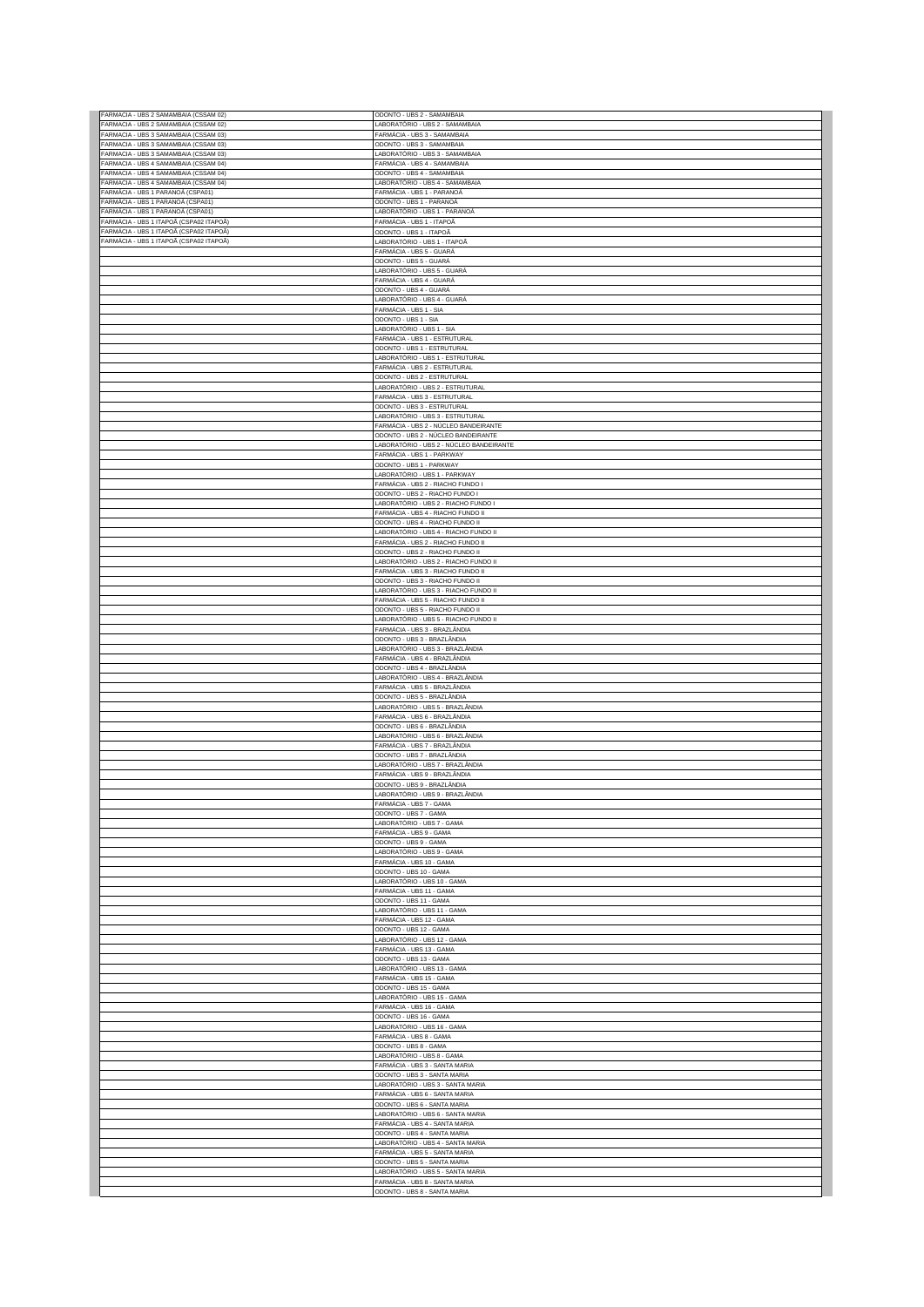| LABORATÓRIO - UBS 8 - SANTA MARIA                                              |
|--------------------------------------------------------------------------------|
| FARMÁCIA - UBS 7 - SANTA MARIA                                                 |
| ODONTO - UBS 7 - SANTA MARIA<br>ABORATÓRIO - UBS 7 - SANTA MARIA               |
| FARMÁCIA - UBS 6 - TAGUATINGA                                                  |
| ODONTO - UBS 6 - TAGUATINGA                                                    |
| ABORATÓRIO - UBS 6 - TAGUATINGA<br>FARMÁCIA - UBS 11 - SAMAMBAIA               |
| ODONTO - UBS 11 - SAMAMBAIA                                                    |
| ABORATÓRIO - UBS 11 - SAMAMBAIA                                                |
| FARMÁCIA - UBS 10 - SAMAMBAIA<br>ODONTO - UBS 10 - SAMAMBAIA                   |
| LABORATÓRIO - UBS 10 - SAMAMBAIA                                               |
| FARMÁCIA - UBS 10 - RECANTO DAS EMAS                                           |
| ODONTO - UBS 10 - RECANTO DAS EMAS                                             |
| ABORATÓRIO - UBS 10 - RECANTO DAS EMAS<br>FARMÁCIA - UBS 5 - RECANTO DAS EMAS  |
| ODONTO - UBS 5 - RECANTO DAS EMAS                                              |
| ABORATÓRIO - UBS 5 - RECANTO DAS EMAS                                          |
| FARMÁCIA - UBS 6 - RECANTO DAS EMAS                                            |
| ODONTO - UBS 6 - RECANTO DAS EMAS<br>LABORATÓRIO - UBS 6 - RECANTO DAS EMAS    |
| FARMÁCIA - UBS 9 - RECANTO DAS EMAS                                            |
| ODONTO - UBS 9 - RECANTO DAS EMAS                                              |
| LABORATÓRIO - UBS 9 - RECANTO DAS EMAS<br>FARMÁCIA - UBS 11 - RECANTO DAS EMAS |
| ODONTO - UBS 11 - RECANTO DAS EMAS                                             |
| LABORATÓRIO - UBS 11 - RECANTO DAS EMAS                                        |
| FARMÁCIA - UBS 2 - PLANALTINA                                                  |
| ODONTO - UBS 2 - PLANALTINA                                                    |
| .ABORATÓRIO - UBS 2 - PLANALTINA<br>ARMÁCIA - UBS 7 - PLANALTINA               |
| ODONTO - UBS 7 - PLANALTINA                                                    |
| LABORATÓRIO - UBS 7 - PLANALTINA                                               |
| FARMÁCIA - UBS 18 - PLANALTINA                                                 |
| ODONTO - UBS 18 - PLANALTINA<br>LABORATÓRIO - UBS 18 - PLANALTINA              |
| FARMÁCIA - UBS 19 - PLANALTINA                                                 |
| ODONTO - UBS 19 - PLANALTINA                                                   |
| LABORATÓRIO - UBS 19 - PLANALTINA<br>FARMÁCIA - UBS 10 - PLANALTINA            |
| ODONTO - UBS 10 - PLANALTINA                                                   |
| LABORATÓRIO - UBS 10 - PLANALTINA                                              |
| FARMÁCIA - UBS 16 - PLANALTINA                                                 |
| ODONTO - UBS 16 - PLANALTINA<br>ABORATÓRIO - UBS 16 - PLANALTINA               |
| FARMÁCIA - UBS 17 - PLANALTINA                                                 |
| ODONTO - UBS 17 - PLANALTINA                                                   |
| LABORATÓRIO - UBS 17 - PLANALTINA                                              |
| FARMÁCIA - UBS 13 - PLANALTINA<br>ODONTO - UBS 13 - PLANALTINA                 |
| LABORATÓRIO - UBS 13 - PLANALTINA                                              |
| FARMÁCIA - UBS 14 - PLANALTINA                                                 |
| ODONTO - UBS 14 - PLANALTINA                                                   |
| LABORATÓRIO - UBS 14 - PLANALTINA<br>FARMÁCIA - UBS 15 - PLANALTINA            |
|                                                                                |
|                                                                                |
| ODONTO - UBS 15 - PLANALTINA<br>LABORATÓRIO - UBS 15 - PLANALTINA              |
| FARMÁCIA - UBS 8 - PLANALTINA                                                  |
| ODONTO - UBS 8 - PLANALTINA                                                    |
| LABORATÓRIO - UBS 8 - PLANALTINA<br>FARMÁCIA - UBS 9 - PLANALTINA              |
| ODONTO - UBS 9 - PLANALTINA                                                    |
| LABORATÓRIO - UBS 9 - PLANALTINA                                               |
| FARMÁCIA - UBS 11 - PLANALTINA                                                 |
| ODONTO - UBS 11 - PLANALTINA<br>ABORATÓRIO - UBS 11 - PLANALTINA               |
| FARMÁCIA - UBS 12 - PLANALTINA                                                 |
| ODONTO - UBS 12 - PLANALTINA                                                   |
| LABORATÓRIO - UBS 12 - PLANALTINA<br>FARMÁCIA - UBS 6 - PLANALTINA             |
| ODONTO - UBS 6 - PLANALTINA                                                    |
| LABORATÓRIO - UBS 6 - PLANALTINA                                               |
| FARMÁCIA - UBS 5 - SOBRADINHO I                                                |
| ODONTO - UBS 5 - SOBRADINHO I<br>LABORATÓRIO - UBS 5 - SOBRADINHO I            |
| FARMÁCIA - UBS 6 - SOBRADINHO I                                                |
| ODONTO - UBS 6 - SOBRADINHO I                                                  |
| LABORATÓRIO - UBS 6 - SOBRADINHO I                                             |
| FARMÁCIA - UBS 3 - SOBRADINHO I<br>ODONTO - UBS 3 - SOBRADINHO I               |
| ABORATÓRIO - UBS 3 - SOBRADINHO I                                              |
| FARMÁCIA - UBS 4 - SOBRADINHO I                                                |
| ODONTO - UBS 4 - SOBRADINHO I                                                  |
| LABORATÓRIO - UBS 4 - SOBRADINHO I<br>FARMÁCIA - UBS 4 - SOBRADINHO II         |
| ODONTO - UBS 4 - SOBRADINHO II                                                 |
| LABORATÓRIO - UBS 4 - SOBRADINHO II                                            |
| FARMÁCIA - UBS 5 - SOBRADINHO II<br>ODONTO - UBS 5 - SOBRADINHO II             |
| LABORATÓRIO - UBS 5 - SOBRADINHO II                                            |
| FARMÁCIA - UBS 6 - SOBRADINHO II                                               |
| ODONTO - UBS 6 - SOBRADINHO II                                                 |
| ABORATÓRIO - UBS 6 - SOBRADINHO II<br>FARMÁCIA - UBS 1 - FERCAL                |
| ODONTO - UBS 1 - FERCAL                                                        |
| ABORATÓRIO - UBS 1 - FERCAL                                                    |
| FARMÁCIA - UBS 2 - FERCAL                                                      |
| ODONTO - UBS 2 - FERCAL<br>LABORATÓRIO - UBS 2 - FERCAL                        |
| FARMÁCIA - UBS 2 - PARANOÁ                                                     |
| ODONTO - UBS 2 - PARANOÁ                                                       |
| ABORATÓRIO - UBS 2 - PARANOÁ                                                   |
| FARMÁCIA - UBS 4 - PARANOÁ<br>ODONTO - UBS 4 - PARANOÁ                         |
| ABORATÓRIO - UBS 4 - PARANOÁ                                                   |
| FARMÁCIA - UBS 5 - PARANOÁ                                                     |
| ODONTO - UBS 5 - PARANOÁ                                                       |
| ABORATÓRIO - UBS 5 - PARANOÁ<br>FARMÁCIA - UBS 6 - PARANOÁ                     |
| ODONTO - UBS 6 - PARANOÁ<br>LABORATÓRIO - UBS 6 - PARANOÁ                      |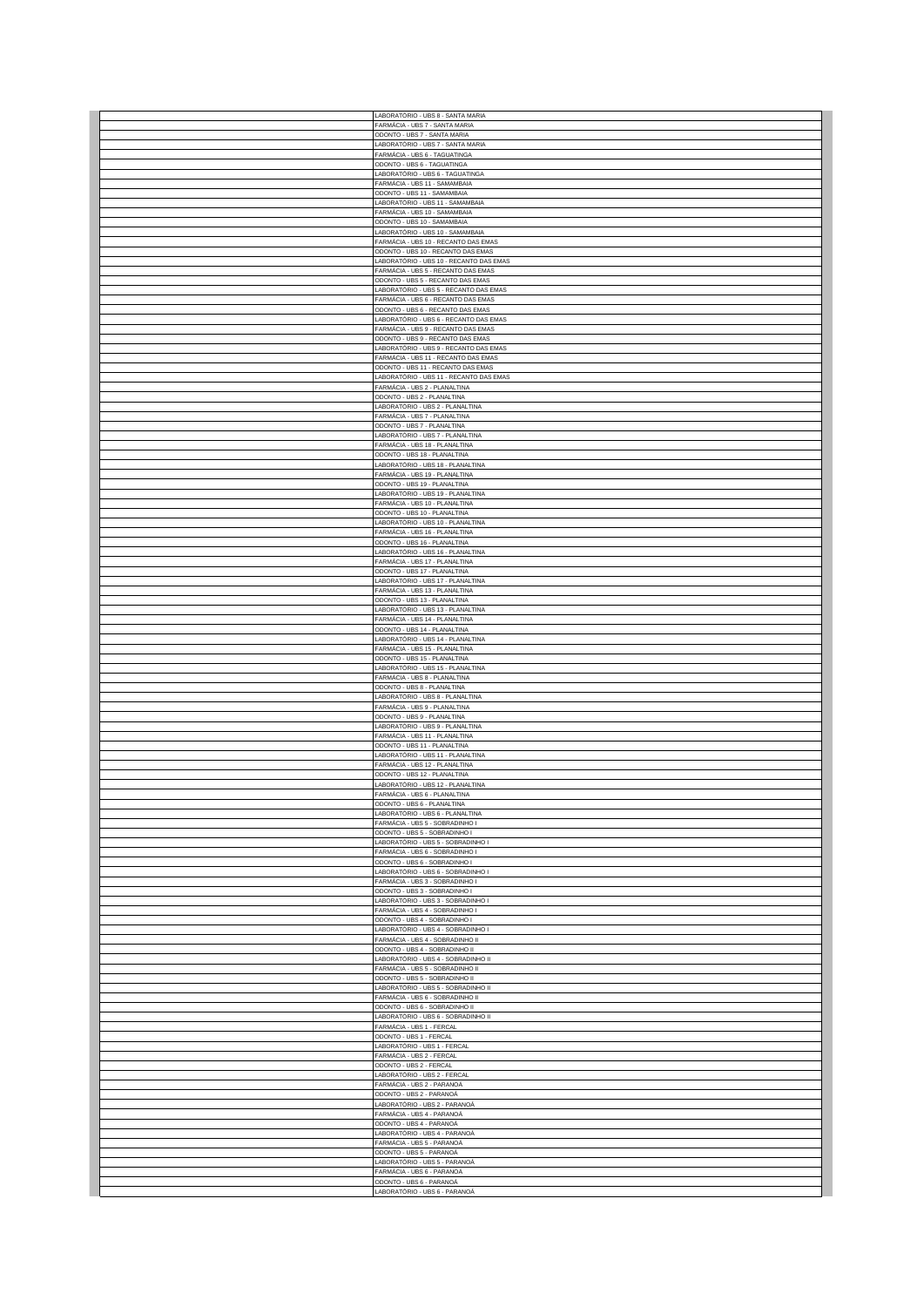|                                                                             | FARMÁCIA - UBS 7 - PARANOÁ<br>ODONTO - UBS 7 - PARANOÁ                                              |
|-----------------------------------------------------------------------------|-----------------------------------------------------------------------------------------------------|
|                                                                             | LABORATÓRIO - UBS 7 - PARANOÁ                                                                       |
|                                                                             | FARMÁCIA - UBS 8 - PARANOÁ                                                                          |
|                                                                             | ODONTO - UBS 8 - PARANOÁ<br>LABORATÓRIO - UBS 8 - PARANOÁ                                           |
|                                                                             | FARMÁCIA - UBS 3 - PARANOÁ                                                                          |
|                                                                             | ODONTO - UBS 3 - PARANOÁ<br>LABORATÓRIO - UBS 3 - PARANOÁ                                           |
|                                                                             | FARMÁCIA - UBS 2 - ITAPOÃ                                                                           |
|                                                                             | ODONTO - UBS 2 - ITAPOÃ<br>LABORATÓRIO - UBS 2 - ITAPOÃ                                             |
|                                                                             | FARMÁCIA - UBS 3 - ITAPOÃ                                                                           |
|                                                                             | ODONTO - UBS 3 - ITAPOÃ<br>LABORATÓRIO - UBS 3 - ITAPOÃ                                             |
|                                                                             | FARMÁCIA - UBS 18 - SÃO SEBASTIÃO                                                                   |
|                                                                             | ODONTO - UBS 18 - SÃO SEBASTIÃO                                                                     |
|                                                                             | LABORATÓRIO - UBS 18 - SÃO SEBASTIÃO<br>FARMÁCIA - UBS 19 - SÃO SEBASTIÃO                           |
|                                                                             | ODONTO - UBS 19 - SÃO SEBASTIÃO                                                                     |
|                                                                             | LABORATÓRIO - UBS 19 - SÃO SEBASTIÃO<br>FARMÁCIA - UBS 6 - SÃO SEBASTIÃO                            |
|                                                                             | ODONTO - UBS 6 - SÃO SEBASTIÃO                                                                      |
|                                                                             | LABORATÓRIO - UBS 6 - SÃO SEBASTIÃO<br>FARMÁCIA - UBS 10 - SÃO SEBASTIÃO                            |
|                                                                             | ODONTO - UBS 10 - SÃO SEBASTIÃO                                                                     |
|                                                                             | LABORATÓRIO - UBS 10 - SÃO SEBASTIÃO                                                                |
|                                                                             | FARMÁCIA - UBS 11 - SÃO SEBASTIÃO<br>ODONTO - UBS 11 - SÃO SEBASTIÃO                                |
|                                                                             | LABORATÓRIO - UBS 11 - SÃO SEBASTIÃO                                                                |
|                                                                             | FARMÁCIA - UBS 13 - SÃO SEBASTIÃO<br>ODONTO - UBS 13 - SÃO SEBASTIÃO                                |
|                                                                             | LABORATÓRIO - UBS 13 - SÃO SEBASTIÃO                                                                |
|                                                                             | FARMÁCIA - UBS 5 - SÃO SEBASTIÃO                                                                    |
|                                                                             | ODONTO - UBS 5 - SÃO SEBASTIÃO<br>LABORATÓRIO - UBS 5 - SÃO SEBASTIÃO                               |
|                                                                             | FARMÁCIA - UBS 7 - SÃO SEBASTIÃO                                                                    |
|                                                                             | ODONTO - UBS 7 - SÃO SEBASTIÃO<br>LABORATÓRIO - UBS 7 - SÃO SEBASTIÃO                               |
| FARMÁCIA - PRISIONAL PAPUDA                                                 | FARMÁCIA - UBS 14 - SÃO SEBASTIÃO                                                                   |
|                                                                             | ODONTO - UBS 14 - SÃO SEBASTIÃO<br>LABORATÓRIO - UBS 14 - SÃO SEBASTIÃO                             |
| FARMÁCIA - PRISIONAL PAPUDA                                                 | FARMÁCIA - UBS 15 - SÃO SEBASTIÃO                                                                   |
|                                                                             | ODONTO - UBS 15 - SÃO SEBASTIÃO                                                                     |
| FARMÁCIA - PRISIONAL PAPUDA                                                 | LABORATÓRIO - UBS 15 - SÃO SEBASTIÃO<br>FARMÁCIA - UBS 16 - SÃO SEBASTIÃO                           |
|                                                                             | ODONTO - UBS 16 - SÃO SEBASTIÃO                                                                     |
| FARMÁCIA - PRISIONAL PAPUDA                                                 | LABORATÓRIO - UBS 16 - SÃO SEBASTIÃO<br>FARMÁCIA - UBS 17 - SÃO SEBASTIÃO                           |
|                                                                             | ODONTO - UBS 17 - SÃO SEBASTIÃO                                                                     |
|                                                                             | LABORATÓRIO - UBS 17 - SÃO SEBASTIÃO                                                                |
|                                                                             | FARMÁCIA - CERPIS<br>ODONTO - CERPIS                                                                |
|                                                                             | LABORATÓRIO CERPIS                                                                                  |
|                                                                             |                                                                                                     |
|                                                                             |                                                                                                     |
| LOGÍSTICA FARMACÊUTICA APS CENTRAL<br>LOGÍSTICA FARMACÊUTICA APS CENTRO-SUL | NLF CENTRAL - NÚCLEO DE LOGÍSTICA FARMACÊUTICA<br>NLF CENTRO-SUL - NÚCLEO DE LOGÍSTICA FARMACÊUTICA |
| LOGÍSTICA FARMACÊUTICA APS OESTE                                            | NLF OESTE - NÚCLEO DE LOGÍSTICA FARMACÊUTICA                                                        |
| LOGÍSTICA FARMACÊUTICA APS SUL<br>LOGÍSTICA FARMACÊUTICA APS SUDOESTE       | NLF SUL - NÚCLEO DE LOGÍSTICA FARMACÊUTICA<br>NLF SUDOESTE - NÚCLEO DE LOGÍSTICA FARMACÊUTICA       |
| LOGÍSTICA FARMACÊUTICA APS NORTE                                            | NLF NORTE - NÚCLEO DE LOGÍSTICA FARMACÊUTICA                                                        |
| LOGÍSTICA FARMACÊUTICA APS LESTE                                            | NLF LESTE - NÚCLEO DE LOGÍSTICA FARMACÊUTICA                                                        |
| SAMU - SERVIÇO MÓVEL DE URGÊNCIA                                            | NUASF SAMU - NÚCLEO DE ASSISTÊNCIA FARMACÊUTICA                                                     |
|                                                                             |                                                                                                     |
| FARMACIA AMBULATORIAL - HCB<br>FARMACIA AMBULATORIAL DO HCB (INTERDITADOS)  | FARMÁCIA AMBULATORIAL - HCB                                                                         |
|                                                                             |                                                                                                     |
| FARMÁCIA - HEMOCENTRO<br>FARMÁCIA - HEMOCENTRO (INTERDITADOS)               | FARMÁCIA AMBULATORIAL - HEMOCENTRO                                                                  |
|                                                                             |                                                                                                     |
| FARMÁCIA - FEPECS                                                           | FARMÁCIA AMBULATORIAL - FEPECS                                                                      |
| FARMÁCIA - FEPECS (INTERDITADOS)                                            |                                                                                                     |
|                                                                             |                                                                                                     |
| FARMÁCIA - IHBDF<br>FARMÁCIA - IHBDF-CENTRO CIRÚRGICO                       | FARMÁCIA AMBULATORIAL - IHBDF                                                                       |
| FARMÁCIA LABORATÓRIO - IHBDF                                                |                                                                                                     |
| FARMÁCIA - IHBDF (INTERDITADOS)<br>FARMACIA AMBULATORIAL IHBDF              |                                                                                                     |
| FARMACIA AMBULATORIAL IHBDF (INTERDITADOS)                                  |                                                                                                     |
| <b>FARMÁCIA - CBDF</b>                                                      | FARMÁCIA - CBDF                                                                                     |
| FARMÁCIA - CBDF (INTERDITADOS)                                              |                                                                                                     |
|                                                                             |                                                                                                     |
|                                                                             | FARMÁCIA ESCOLA - HUB                                                                               |
|                                                                             | FARMÁCIA - CAPS RODOVIÁRIA                                                                          |
|                                                                             | LABORATÓRIO - CAPS RODOVIÁRIA<br>FARMÁCIA - CAPS BRASÍLIA UNIDADE I                                 |
|                                                                             | LABORATÓRIO - CAPS BRASÍLIA UNIDADE I                                                               |
|                                                                             | FARMÁCIA - CAPS BRASÍLIA UNIDADE II<br>LABORATÓRIO- CAPS BRASÍLIA UNIDADE II                        |
| FARMÁCIA - COMP                                                             | FARMÁCIA - COMPP                                                                                    |
|                                                                             | LABORATÓRIO - COMPP                                                                                 |
| FARMÁCIA - COMP (INTERDITADOS)<br>FARMÁCIA - ADOLESCENTRO                   | FARMÁCIA - ADOLESCENTRO                                                                             |
|                                                                             | LABORATÓRIO - ADOLESCENTRO                                                                          |
|                                                                             | FARMÁCIA - HOSPITAL DIA<br>FARMÁCIA INTERNA - HOSPITAL DIA                                          |
|                                                                             | LABORATÓRIO - HOSPITAL DIA                                                                          |
| FARMÁCIA INTERNA - CEDOH                                                    | FARMÁCIA - CEDOH                                                                                    |
|                                                                             | LABORATÓRIO - CEDOH<br>FARMÁCIA - POLICLÍNICA - ASA NORTE                                           |
|                                                                             | LABORATÓRIO - POLICLÍNICA - ASA NORTE                                                               |
| FARMÁCIA - UBS 2 ASA SUL (CSB07)                                            | FARMÁCIA - CEO - ASA NORTE<br>FARMÁCIA - POLICLÍNICA - ASA SUL                                      |
|                                                                             | LABORATÓRIO - POLICLÍNICA - ASA SUL                                                                 |
| FARMÁCIA - UBS 1 LAGO SUL (CSB05)                                           | FARMÁCIA - CEO - ASA SUL UNIDADE I<br>FARMÁCIA - POLICLÍNICA - LAGO SUL                             |